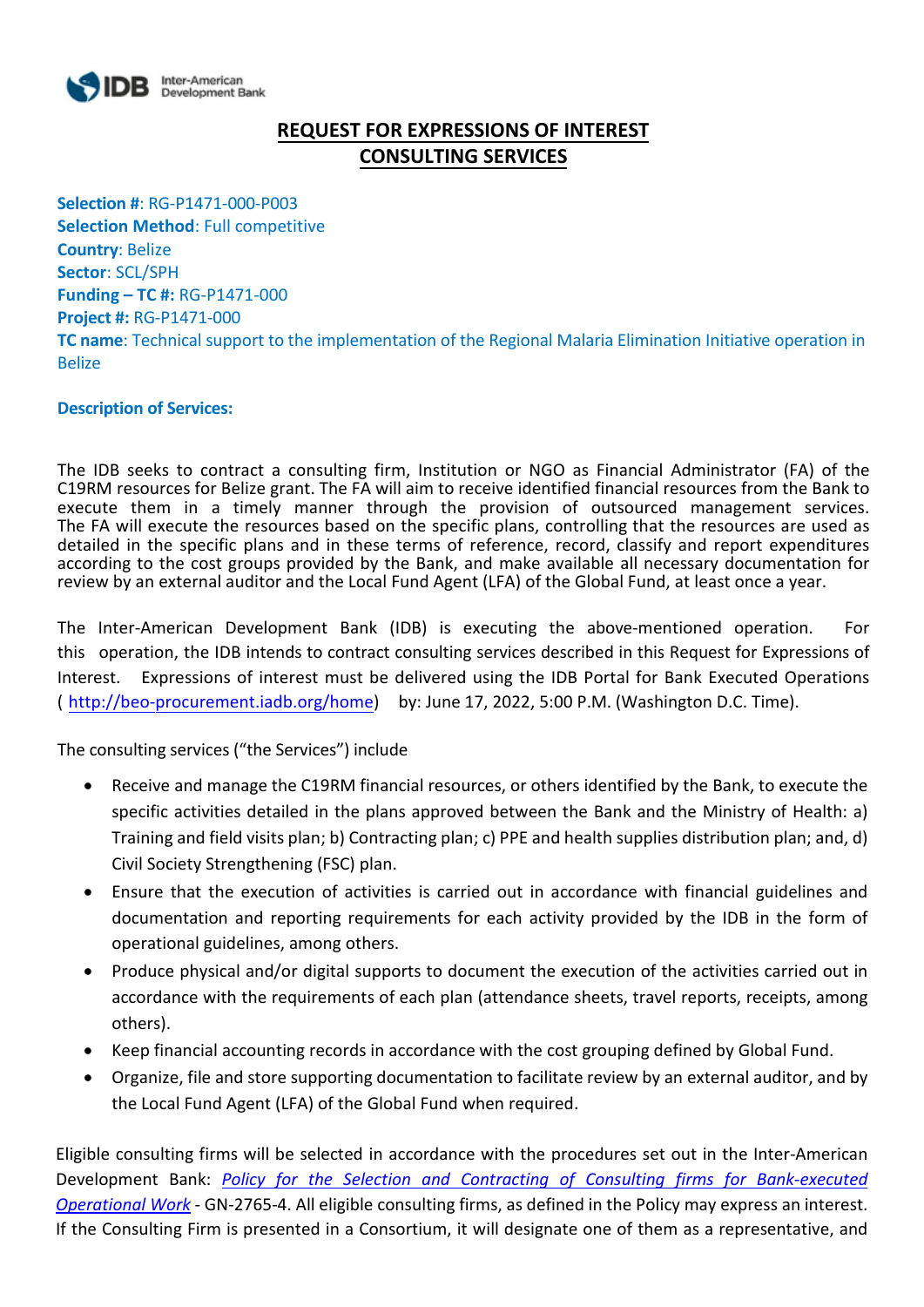the latter will be responsible for the communications, the registration in the portal and for submitting the corresponding documents.

The IDB now invites eligible consulting firms to indicate their interest in providing the services described above in the draft summary of the intended Terms of Reference for the assignment. Interested consulting firms must provide information establishing that they are qualified to perform the Services (brochures, description of similar assignments, experience in similar conditions, availability of appropriate skills among staff, etc.). Eligible consulting firms may associate in a form of a Joint Venture or a sub-consultancy agreement to enhance their qualifications. Such association or Joint Venture shall appoint one of the firms as the representative.

Consulting firm profile:

The selected consulting firm or institution must meet the following profile:

- 1. Operating Permit in Belize, demonstrating the capacity of the Consulting Firm or Institution to operate legally in the country.
- 2. Experience in managing funds of International Financial Institutions (IFIs). Must demonstrate the ability, experience, and capacity to manage funds with rules, policies and norms of IFIs recognized in Latin America, and preferably in Central America and the Dominican Republic.
- 3. Have a financial accounting system capable of handling and supporting all necessary transactions subject to this contract and provide accurate inputs for the preparation of reports tailored to the IDB's needs, and the cost grouping detailed in Appendix No. 2.
- 4. Experience in transferring, monitoring, controlling, and documenting the transfer of funds at the local or subnational level. Especially when it comes to interventions in rural areas of difficult access, in the management of service providers, food, provision of per diems to people or entities of the informal sector of the economy.
- 5. Experience in managing multiple stakeholders, especially those of a technical and specialized nature, to be able to adapt administrative procedures to the rapidly changing needs of the environment and the execution needs of stakeholders.
- 6. Experience in flexible accounting monitoring and recording, to fully document transactions and report them according to specific needs of IFIs or the Global Fund.
- 7. Preferably a Consulting Firm or Institution with experience in Global Fund Funds management.
- 8. Preferably have tax exemption at the national level so that all transactions under this contract are non-taxable. If not, propose a mechanism for appropriate tax management

Interested eligible consulting firms may obtain further information during office hours, 09:00 AM to 05:00 PM, (Washington D.C. Time) by sending an email to: Ana Mylena Aguilar [\(anaag@iadb.org\)](mailto:anaag@iadb.org) and Mauricio Perez Calvo [\(rperezcalvo@iadb.org](mailto:rperezcalvo@iadb.org) )

Inter-American Development Bank Division: Social Protection and Health Attn: Ana Mylena Aguilar

1300 New York Ave, NW, Washington DC 20577, USA, Office SE0648 Tel: +1 202 623-2581 E-mail[:anaag@iadb.org](mailto:anaag@iadb.org) and [rpererzcalvo@iadb.org](mailto:rpererzcalvo@iadb.org) Web site: [www.iadb.org](http://www.iadb.org/)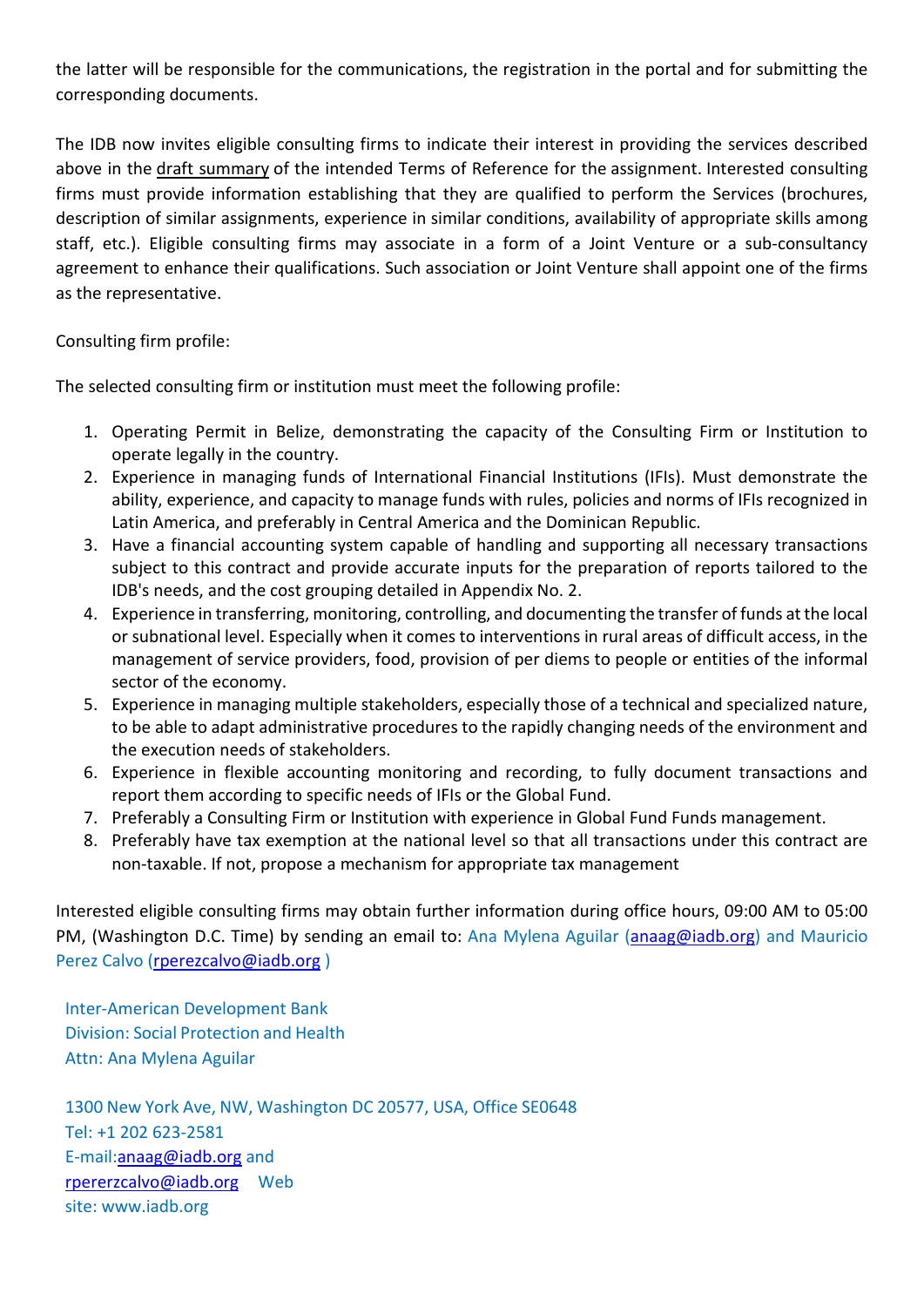

## **Terms of reference Financial administrator of the Global Fund´s C19RM Mechanism grant for Belize**

Belize

*RG-P1471 Regional Malaria Elimination Initiative (RMEI) for Central America and Dominican Republic Malaria Elimination Fund (MEF)* 

## **1. Background**

The Regional Malaria Elimination Initiative for Mesoamerica and the Dominican Republic (RMEI) is a results-based financing program. The cooperating partners and sponsors of this Initiative are the "Bill & Melinda Gates Foundation" (BMGF), "The Global Fund to Fight AIDS, Tuberculosis and Malaria" (GF) and the Carlos Slim Foundation (CSF). The Inter-American Development Bank (IDB) is the administrator of the funds and the Initiative and, along with the Pan-American Health Organization (PAHO), the Executive Secretariat of the Council of Ministers of Central America and the Dominican Republic (SE-COMICSA), including the Regional Coordination Mechanism, The Executive Directorate of the Mesoamerican Integration and Development Project (PM) and the *Clinton Health Access Initiative* (CHAI) make up the Strategic and Operation Committee that provides technical and operational assistance to the countries. Likewise, COMICSA and PM, facilitate the monitoring of operations and results at the regional level. RMEI's goal is the elimination of malaria and/or the substantial reduction of cases in Mesoamerica by 2023.

The main elements of RMEI are i) results-based financing model that considers mixed financing with new donor funding plus country counterpart that can be grants from other donors, new or redirected IDB loans, or national budgets; ii) regional approach; iii) improvement of the quality of services; iv) promotion of a learning culture; and, v) strategic and operational technical assistance focused on malaria elimination.

In Belize, RMEI finances an operation with three funding tranches: an investment tranche, a performance tranche, and a national counterpart contribution. RMEI in Belize is executed by the Ministry of Health under an agreement signed with the IDB.

Following the presentation of additional malaria elimination needs to the RMEI Cooperating Partners Committee, the Global Fund, in its capacity as a donor, communicated to the IDB the approval of US\$ 3.0M in funding from the COVID-19 Response Mechanism (C19RM) for 5 of the 9 RMEI participating countries to cover the gaps corresponding to the impact of the pandemic on progress towards malaria elimination. Belize is one of the 5 countries and has been approved for funding of US\$ 464,830 to be executed by December 31, 2023. The financial administrator will have an additional period of 3 to 4 months to make the final report by December 31, 2023, return unspent funds, and submit the audit report.

Part of the communication and engagement mechanisms with the different local stakeholders of the GF are the Country Coordination Mechanisms (CCM) and the Regional Coordination Mechanism (RCM), which are the link with Civil Society (CS) at the local and regional levels. The Bank is coordinating closely through the RCM to ensure CS involvement in the execution of this financing.

C19RM funding has the following objectives: i) specifically mitigate the impact caused by COVID-19 on malaria and on the health system and the epidemiological surveillance system; ii) contribute to achieving the goals that the country has committed to for malaria elimination under RMEI funding; iii) align, harmonize and complement actions with the RMEI/Belize operation plan to make efficient use of resources and establish synergies.

In Belize, C19RM funding will provide resources for the adaptation and maintenance of efforts to prevent, detect and treat malaria cases while preventing the spread of COVID-19, ensuring the safety of institutional and community service providers and the affected population, and implementing actions necessary for malaria elimination at the national level. This proposal will support awareness and action on the effects of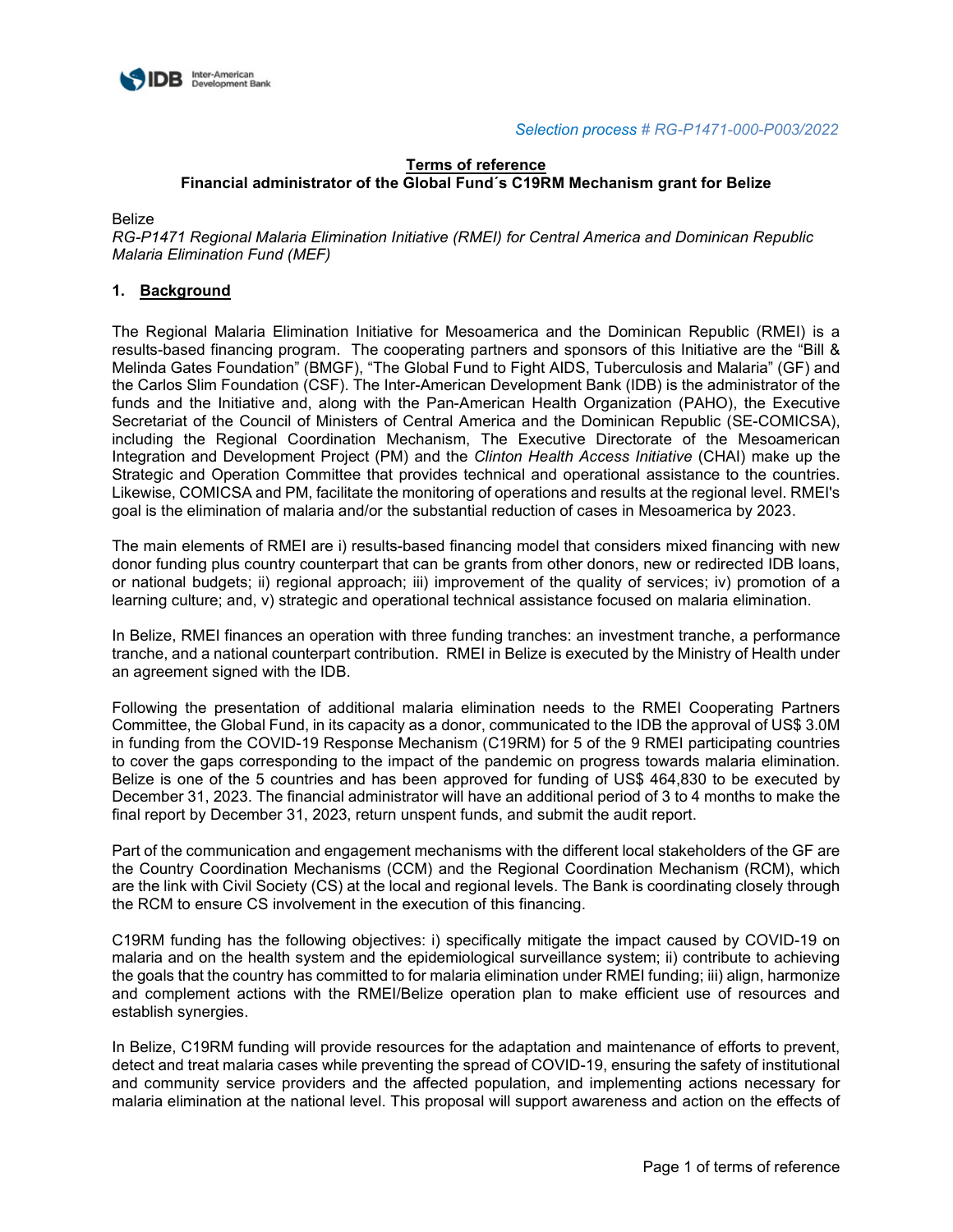

COVID19/malaria, take action at national and local levels, and support the malaria elimination goal to which the country is committed.

The C19RM will finance, in general, the hiring, training, and development of competencies of health personnel and community collaborators; the financing of transportation and travel expenses; the acquisition of printed material for communication purposes and other inputs; and the hiring of personnel for technical assistance at different levels of the system and at the community level. The execution of this financing will be achieved with the interaction of three parties: i) the Financial Administrator (to be selected under these terms of reference), who will manage the administrative, provision and control of resources to the Ministry of Health; ii) the Ministry of Health of Belize, which will prepare the technical plans and any necessary inputs for the Financial Administrator to manage the financial and administrative execution of the actions; and the IDB, represented by the Project Team Leader in Belize who will supervise the fulfillment of the terms of this contract with the Financial Administrator.

This contract will finance the execution of four specific plans, which will be agreed between the Bank and the beneficiary, and whose implementation is the object of this contract:

**Training and field visit plan.** Contains all necessary training activities and organization of field visits and tours required to monitor the implementation of malaria elimination strategies and interventions in the field.

**Personnel plan.** Includes staffing of temporary work teams to cover additional actions as an effect of the pandemic. These personnel may be hired on a full-time basis or may be hired on a product basis.

**Personal protective equipment (PPE) and health supplies distribution plan.** As part of the C19RM regional grant, the GF has approved the purchase of health products/PPE supplies. The purchase will be made by the COMICSA Executive Secretariat (SE COMICSA) using its regional consolidated purchase mechanism. For this to be possible, Belize has to formally delegate the purchase of its inputs totaling USD 60,502 to SE-COMICSA to use its Joint Negotiation and Purchase Mechanism. SE-COMICSA would make the purchase of the inputs and the inputs would arrive in the country at the central level. The Financial Administrator will be responsible for carrying out the distribution at the country level, complying with the plan provided by the Ministry of Health. This plan details the quantities and geographic locations that will receive these supplies, in addition to documenting the delivery of the supplies to their final recipients.

**Civil Society Strengthening Plan** (Plan de Fortalecimiento de Sociedad Civil - FSC). Contains the resources needed to guarantee the involvement of the community in the execution and monitoring of the activities that are the responsibility of civil society and volunteers, in order to improve the interventions in the field. This component is coordinated between the Bank and the RCM.

It will also finance the expenses necessary to administer the contract and audit costs.

The financial administrator contracted under these terms of reference will have the function of coordinating with the Ministry of Health all the activities to be carried out, and at the same time follow the mechanisms to request no objection, consult and/or inform the IDB on the execution of the actions of the Ministry of Health's plans. Likewise, the Financial Administrator must incorporate adequate controls to monitor the implementation, safeguard the supporting documentation of the administration and execution of each activity.

These terms of reference establish the terms, conditions, articulations and definitions that regulate the administration of this grant, and that must be complied with by the Financial Administrator.

#### **2. Objectives of the contract**

**The Financial Administrator (FA) will** aim to receive identified financial resources from the Bank to execute them in a timely manner through the provision of outsourced management services.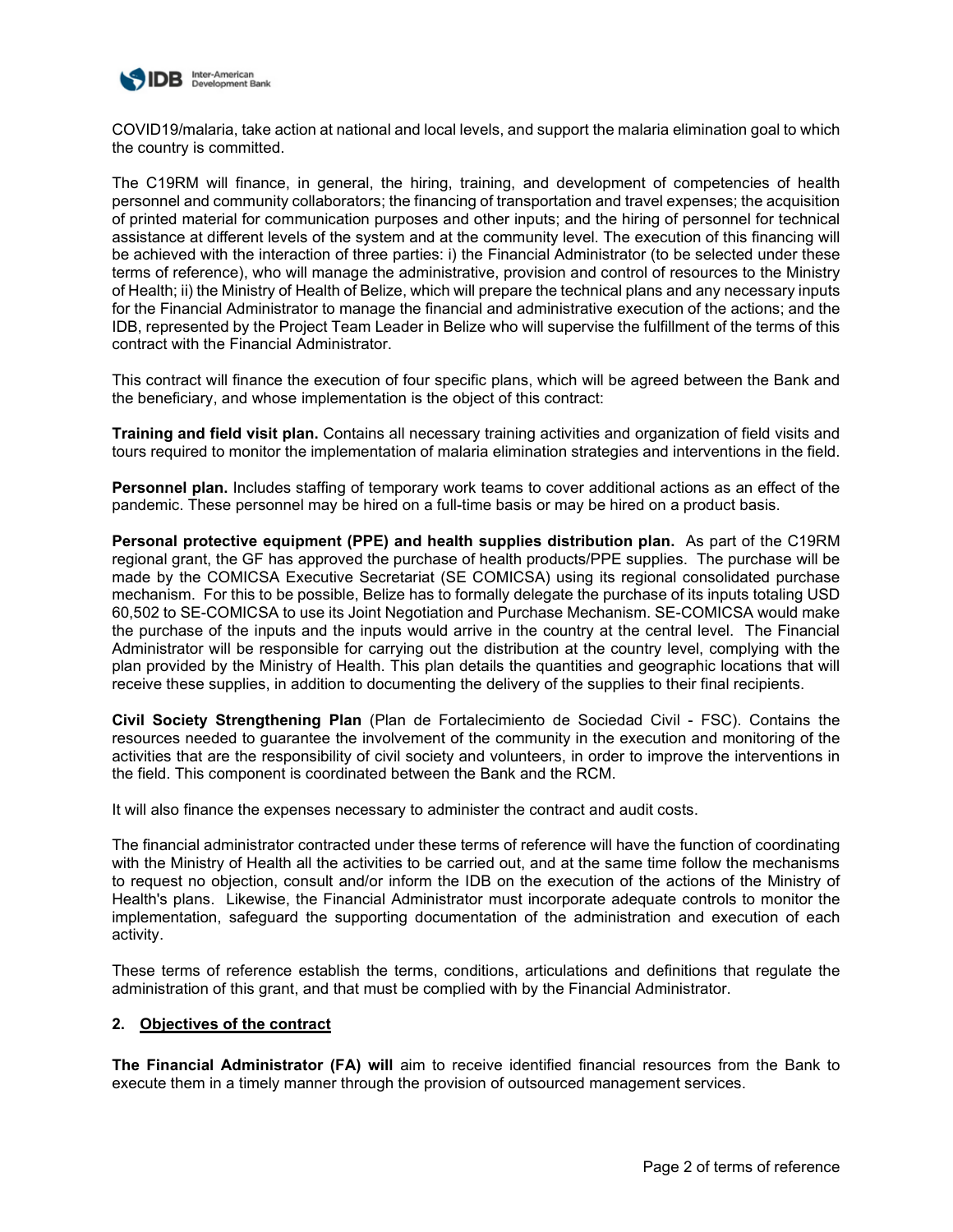

It will execute the resources based on the specific plans, control that the resources are used as detailed in the specific plans and in these terms of reference, record, classify and report expenditures according to the cost groups provided by the Bank, and make available all necessary documentation for review by an external auditor and the LFA of GF, at any time, and at least once a year in a formal manner.

## **3. Scope of services**

- **3.1.** Receive and manage the C19RM financial resources, or others identified by the Bank, to execute the specific activities detailed in the plans approved between the Bank and the Ministry of Health: a) Training and field visits plan; b) Contracting plan; c) PPE and health supplies distribution plan; and, d) Civil Society Strengthening (FSC) plan.
- **3.2.** Ensure that the execution of activities is carried out in accordance with financial guidelines and documentation and reporting requirements for each activity provided by the IDB in the form of operational guidelines, among others.
- **3.3.** Produce physical and/or digital supports to document the execution of the activities carried out in accordance with the requirements of each plan and these terms of reference (attendance sheets, travel reports, receipts, among others).
- **3.4.** Keep financial accounting records in accordance with the cost grouping detailed in these terms of reference in Annex 2.
- **3.5.** Organize, file and store supporting documentation to facilitate review by an external auditor, and by the Local Fund Agent (LFA) of the Global Fund when required.

| No.            | <b>Deliverable</b>                                  | <b>Product</b>                                                                                                                                                                                                                                                                                                                                                       |
|----------------|-----------------------------------------------------|----------------------------------------------------------------------------------------------------------------------------------------------------------------------------------------------------------------------------------------------------------------------------------------------------------------------------------------------------------------------|
|                | Work plan start of<br>consultancy<br>15/August/2022 | 1.1 Initial programming of activities.<br>1.2 Proposed operational guidelines agreed with the parties involved. (Bank,<br>MOH).<br>1.3 Final budget, including validation of PPE needs with the MOH.<br>1.4 Proposed operational mechanisms for transferring and recording the use<br>of resources.<br>1.5 Proposed control mechanisms for funds and accountability. |
| $\overline{2}$ | Work plan validated<br>31/August/2022               | 2.1 Agreed operational mechanisms for transferring and recording the use of<br>resources.<br>2.2 Agreed operational guidelines.<br>2.3 Agreed accounting guidelines.<br>2.4 Execution plan until August 31, 2022.                                                                                                                                                    |
| 3              | First execution report<br>01/December2022           | 3.1 Status and documentation of the execution of the training plan, field visits,<br>contracting, FSC.<br>3.2 PU/DR financial report.<br>3.3 Execution Plan for the period September 01 to December 31, 2022.                                                                                                                                                        |
| $\overline{4}$ | Second execution<br>report<br>31/January/2023       | 4.1 Status and documentation of the execution of the training plan, field visits,<br>contracting, FSC, and distribution of PPE and health supplies.<br>4.2 PU/DR Financial report<br>4.3 Execution plan for the period January 01 to April 30, 2023.                                                                                                                 |
| 5              | Third execution report<br>01/April/2023             | 5.1 Status and documentation of the execution of the training plan, field visits,<br>contracting, FSC, and distribution of PPE and health supplies.<br>5.2 PU/DR financial report.<br>5.3 Execution plan for the period May 01 to August 31, 2023.                                                                                                                   |
| 6              | Fourth execution report<br>01/August/ 2023          | 6.1 Status and documentation of the execution of the training plan, field visits,<br>contracting, FSC, and distribution of PPE and health supplies.                                                                                                                                                                                                                  |

## **4. Deliverables and products**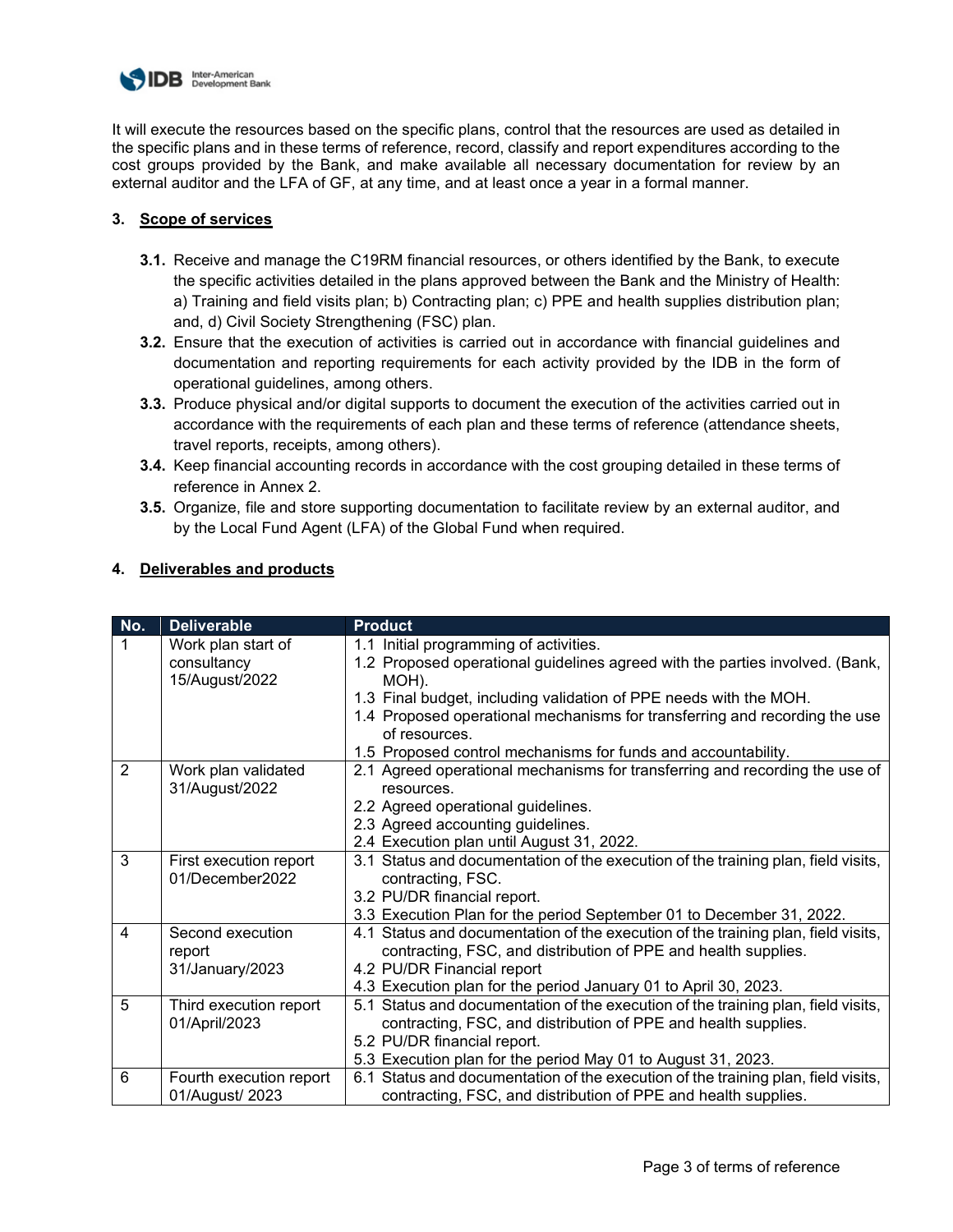

|   |                                                          | 6.2 PU/DR financial report.                                                                                                                                                                                                                           |
|---|----------------------------------------------------------|-------------------------------------------------------------------------------------------------------------------------------------------------------------------------------------------------------------------------------------------------------|
|   |                                                          | 6.3 Execution Plan for the period September 01 to December 31, 2023.                                                                                                                                                                                  |
|   | Fifth execution report<br>01/December/2023               | 7.1 Status and documentation of the execution of the training plan, field visits,<br>contracting, FSC, and distribution of PPE and health supplies.<br>7.2 PU/DR financial report.<br>7.3 Execution plan for the period January 01 to April 30, 2024. |
| 8 | Final report and<br>contract settlement<br>30/April/2024 | 8.1 Complete documentation of the execution of the training plan, field visits,<br>contracting, FSC, and distribution of PPE and health supplies.<br>8.2 Final PU/DR financial report.                                                                |

The proposed activities to execute the training and field visit plan, contracting plan, PPE and health supplies distribution plan, Civil Society Strengthening (FSC) plan and the Compilation of Expected Results are shown in Appendix No. 3. The final activities will be agreed upon in an operational guide, under deliverable No. 1.

## **5. Services execution period**

The work will be carried out in 23 months, from July 1, 2022 and at the latest until April 30, 2024.

During the period from January 1 to April 30, 2024, the Financial Administrator will no longer manage the activities to be executed, but only the tasks necessary to prepare the final report of the contract, make the accounting records and provide the necessary documentation to the external auditor to prepare the audit report for the 2023 calendar year.

The initial amount approved for Belize is US\$ 464,830. The administration cost of the Financial Administrator, audit costs, and any costs and expenses necessary for the implementation of this contract shall be deducted from this approved budget, and shall be approved by the Ministry of Health and the IDB.

#### **6. Profile of the Consulting Firm or Institution**

The selected consulting firm or institution must meet the following profile:

- 1. **Operating Permit in Belize**, demonstrating the capacity of the Consulting Firm or Institution to operate legally in the country.
- 2. **Experience in managing funds of International Financial Institutions (IFIs).** Must demonstrate the ability, experience and capacity to manage funds with rules, policies and norms of IFIs recognized in Latin America, and preferably in Central America and the Dominican Republic.
- 3. **Have a financial accounting system** capable of handling and supporting all necessary transactions subject to this contract, and provide accurate inputs for the preparation of reports tailored to the IDB's needs, and the cost grouping detailed in Appendix No. 2.
- 4. **Experience in transferring, monitoring, controlling and documenting the transfer of funds at the local or subnational level.** Especially when it comes to interventions in rural areas of difficult access, in the management of service providers, food, provision of per diems to people or entities of the informal sector of the economy.
- 5. **Experience in managing multiple stakeholders,** especially those of a technical and specialized nature, to be able to adapt administrative procedures to the rapidly changing needs of the environment and the execution needs of stakeholders.
- 6. **Experience in flexible accounting monitoring and recording**, to fully document transactions and report them according to specific needs of IFIs or the Global Fund.
- 7. **Preferably a Consulting Firm or Institution with experience** in Global Fund Funds management.
- 8. **Preferably have tax exemption at the national level** so that all transactions under this contract are non-taxable. If not, propose a mechanism for appropriate tax management.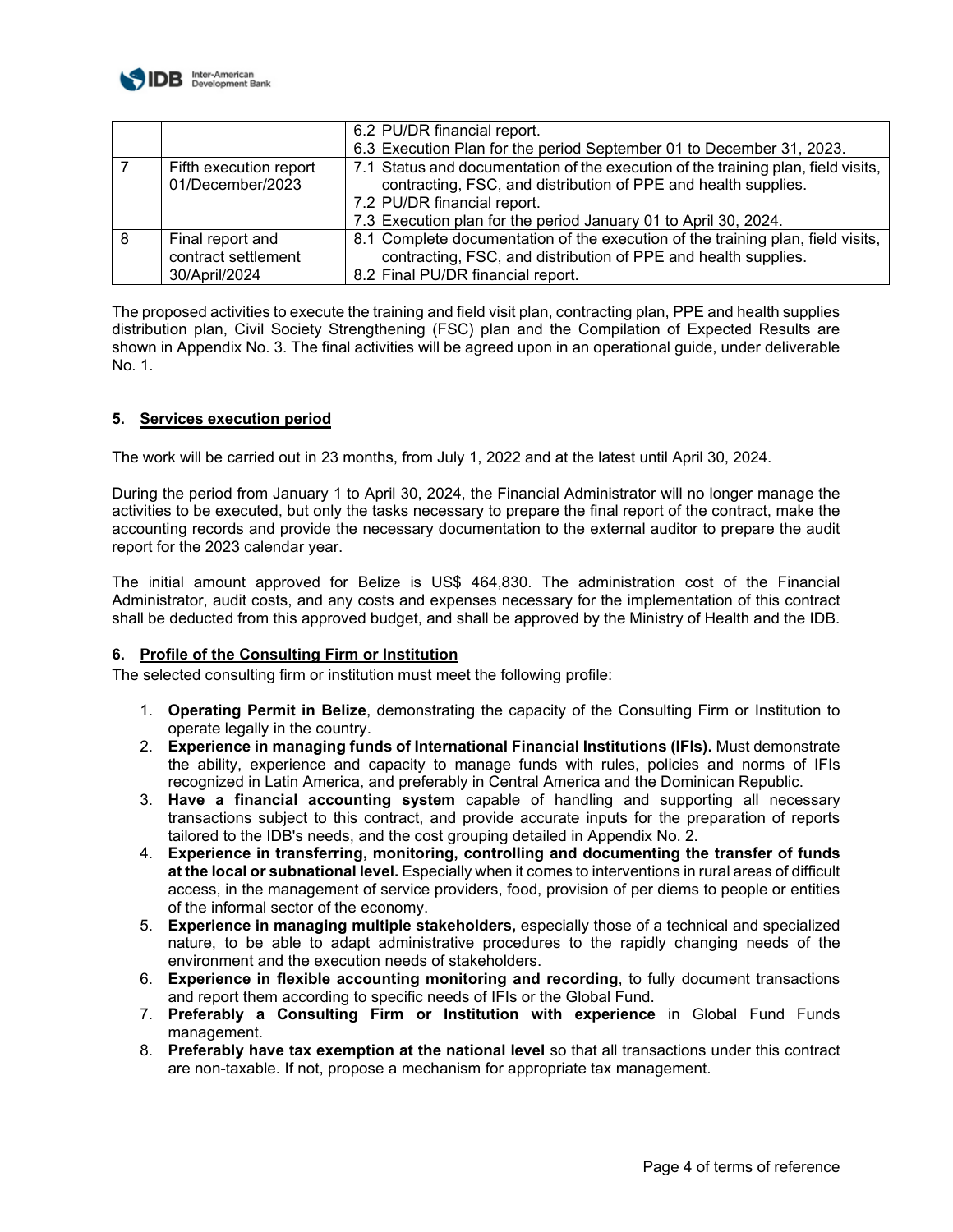

## **7. Key personnel profile**

#### Project Coordinator and financial-accounting specialist

- Serve as the main liaison between the Consulting Firm or Institution, the Ministry of Health of Belize, the Inter-American Development Bank (health specialist of the Belize office) for the coordination of all activities related to this contract.
- Advise and assist the Ministry of Health of Belize in the planning, organization and administrative and logistical coordination of all activities related to this contract.
- Prepare and coordinate activities for the efficient provision, transfer, registration and documentation of resources at subnational or local levels, and comply with the requirements of this contract.
- Provide guidance and input for periodic reports, and implement corrective actions when necessary in an expeditious and prompt manner.
- Present, discuss and ensure ongoing feedback with the Project Team Leader (and copy to CU RMEI/IDB).
- Serve as the primary liaison for the attention and provision of information to the external auditor and the Global Fund LFA, when required by the IDB.
- Implement the necessary procedures for the implementation of all activities under this contract, and propose those changes that ensure a better execution, without affecting the monitoring and control of activities.
- Ensure proper accounting and reconciliation of disbursements and payments of resources.
- Ensure that each transaction is supported by: approval from the Ministry of Health and the Bank, proper documentation when transferring resources and making payments, proper classification according to the cost grouping detailed in Appendix No.2.
- Provide follow-up and periodic monitoring of implementation, and request approval of changes as deemed appropriate to expedite the use of resources.
- Support in providing the necessary records and files to the external auditor and the LFA of the Global Fund, when required by the IDB.

## **8. Documents for the preparation of the proposal**

The technical and cost proposal shall be made in accordance with the instructions in Section 2, Instructions to Consulting Firms, of the Request for Proposals document, with the following considerations:

| Form                                       | <b>Special considerations</b>                                                                                                                                                                                                                                                                                                                                                                                                                               |
|--------------------------------------------|-------------------------------------------------------------------------------------------------------------------------------------------------------------------------------------------------------------------------------------------------------------------------------------------------------------------------------------------------------------------------------------------------------------------------------------------------------------|
| Tech 1<br>- Litigation and Application     | None                                                                                                                                                                                                                                                                                                                                                                                                                                                        |
| History                                    |                                                                                                                                                                                                                                                                                                                                                                                                                                                             |
| Tech 2 - CF Certificate of Eligibility and | None                                                                                                                                                                                                                                                                                                                                                                                                                                                        |
| Authority to Sign Proposal                 |                                                                                                                                                                                                                                                                                                                                                                                                                                                             |
| Tech 3 – Letter of introduction            | None                                                                                                                                                                                                                                                                                                                                                                                                                                                        |
| Tech 4 – Organization and experience       | Mention if you have managed any Global Fund financed projects in the                                                                                                                                                                                                                                                                                                                                                                                        |
| of the consulting firm                     | past and document them.                                                                                                                                                                                                                                                                                                                                                                                                                                     |
| Tech 5 - Methodology                       | Clearly state what capacities the organization has to transfer,<br>monitor, control, accompany in the field, record and document the<br>appropriate use of resources at the subnational level (Ministry staff<br>and civil society at the community level).<br>Submit documentation certifying (if applicable) tax exemption at the<br>Ш.<br>national level for payment of services and purchase of materials,<br>and all expenditures under this contract. |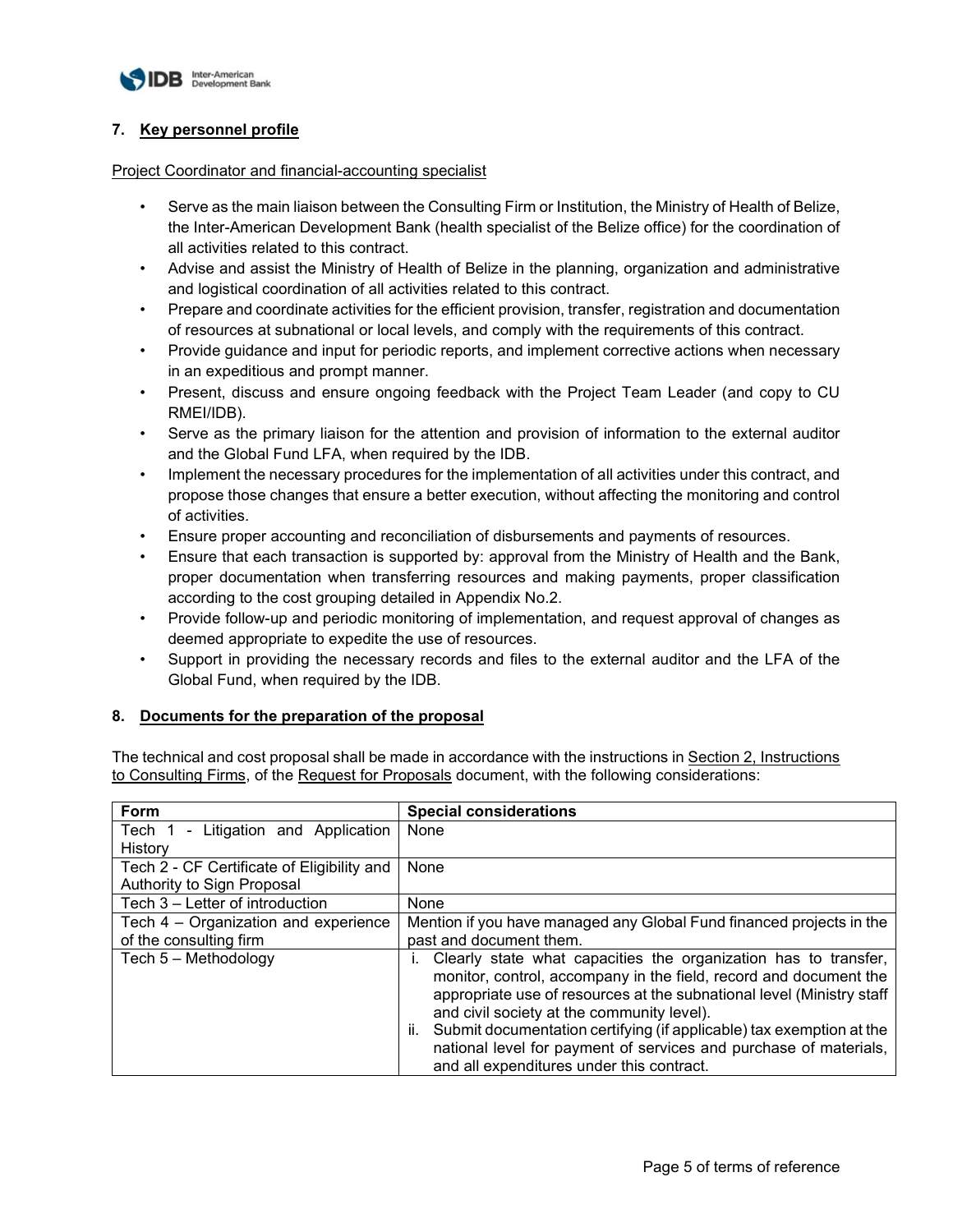

|                                                      | iii.<br>Propose the process of outsourcing personnel, to maintain the<br>technical linkage with the Ministry of Health (foci management<br>team personnel).<br>Propose and reason the adjustments it deems necessary to<br>IV.<br>Appendix 3.<br>v. Evidence of the financial accounting systems available to the<br>Consulting Firm or Entity to support the control of this contract, and<br>with the possibility of adapting to the specific control and monitoring<br>needs. |
|------------------------------------------------------|----------------------------------------------------------------------------------------------------------------------------------------------------------------------------------------------------------------------------------------------------------------------------------------------------------------------------------------------------------------------------------------------------------------------------------------------------------------------------------|
| Tech 6 - Project timeline and final<br>deliverables. | None                                                                                                                                                                                                                                                                                                                                                                                                                                                                             |
| Tech 7 - Personnel                                   | None                                                                                                                                                                                                                                                                                                                                                                                                                                                                             |
| Tech 8 - Currículum Vitae                            | Highlight staff with experience in implementing Global Fund projects                                                                                                                                                                                                                                                                                                                                                                                                             |
| Formulario Precio 1- Proposal price<br>submission    | None                                                                                                                                                                                                                                                                                                                                                                                                                                                                             |
| Formulario Precio 2 – Cost breakdown                 | Detail the cost of the proposed administration, the cost of the audit and<br>deduct it from the total amount allocated for Belize.                                                                                                                                                                                                                                                                                                                                               |

#### **9. Contract follow-up and monitoring mechanisms**

#### Weekly status meeting

The Consulting Firm, through its key personnel, will coordinate at least one weekly status meeting with the technical counterpart of the Ministry of Health of Belize, to review the status of progress, schedule, and advances in the execution of the specific plans.

#### Monthly status meeting

On a monthly basis, with the IDB Project Team Leader in Belize, the Ministry of Health and the RMEI Coordinating Unit (represented by the Financial Officer of the Initiative, the Planning Specialist and other necessary personnel) with the following suggested methodology:

- Progress status: schedule, progress in the execution of specific plans.
- Potential risks detected during implementation
- Proposed solutions and next steps
- Any request for adjustment to the agreed work plan or procedures.

After the monthly meeting, the Consulting Firm shall send the minutes of the meeting with the necessary agreements within the next three working days for review and acceptance by the three interested parties (Ministry of Health, IDB and the Firm itself). The three institutions will agree on a list of participants, considering the topics included in the agenda, and eventually integrate the RCM when necessary.

As the implementation of this contract progresses, the frequency of meetings may be adjusted.

#### **10. Report acceptance criteria**

The Financial Administrator will formally submit the agreed products to the IDB Project Team Leader in Belize. For this contract, the Team Leader is Ana Mylena Aguilar (anaag@iadb.org) who will be responsible for the proper execution and fulfillment of the obligations contained in this contract.

The Team Leader will be supported by the RMEI Coordinating Unit (CU).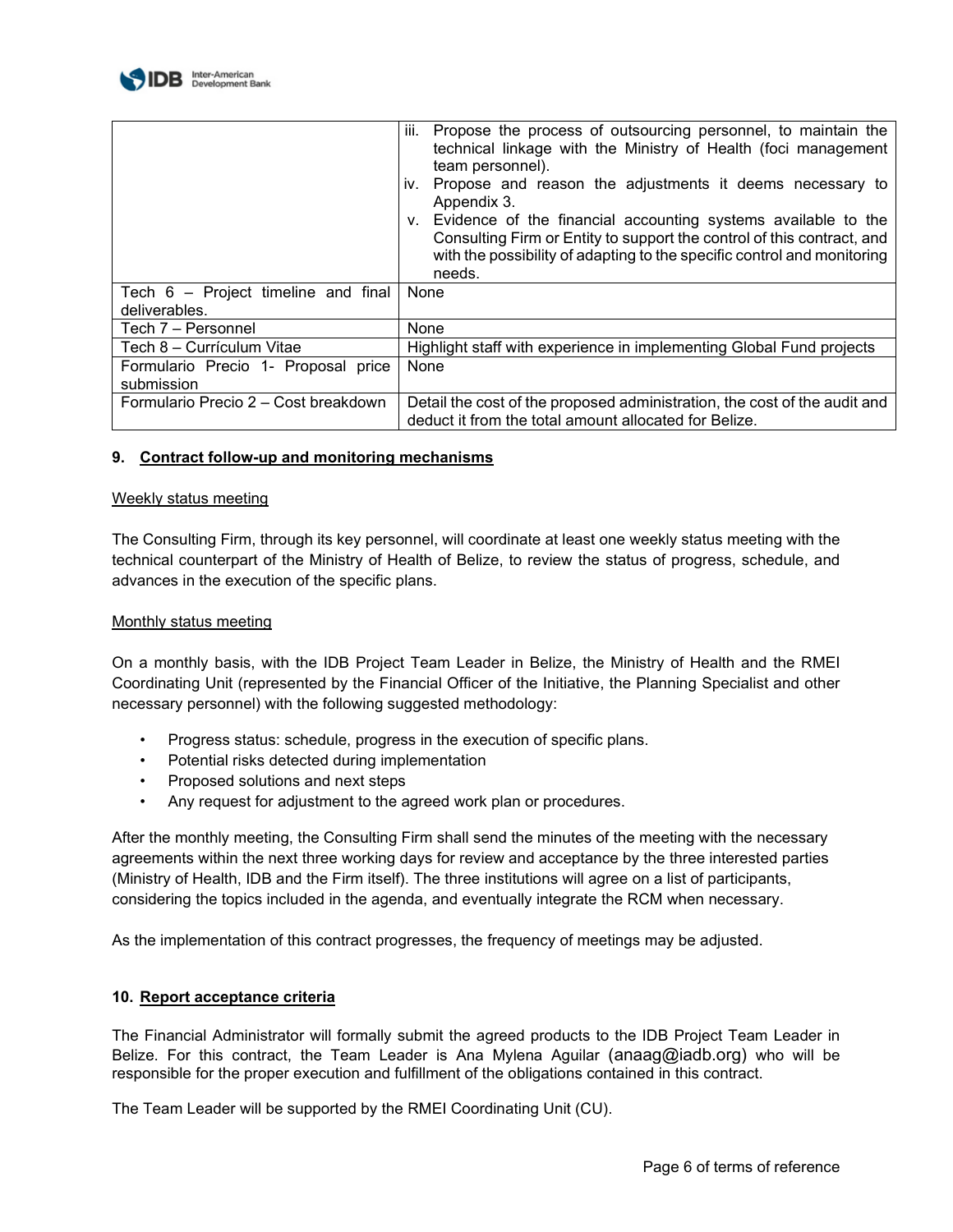

## **11. Payment Schedule**

| <b>Payment Schedule</b> |                                                                                        |                                  |
|-------------------------|----------------------------------------------------------------------------------------|----------------------------------|
|                         | <b>Delivery</b>                                                                        | %                                |
|                         | 1. Upon delivery and approval of the work plan at the beginning of<br>the consultancy. | 20%                              |
| $2^{\circ}$             | Upon delivery and approval of the validated consultancy work<br>plan.                  | 20%                              |
| 3.                      | Upon delivery and approval of the first execution report.                              | 15%                              |
| 4.                      | Upon delivery and approval of the second execution report.                             | 15%                              |
| 5.                      | Upon delivery and approval of the third execution report.                              | 5%                               |
| 6.                      | Upon delivery and approval of the fourth execution report.                             | 5%                               |
| 7.                      | Upon delivery and approval of the fifth execution report.                              | 5%                               |
| 8.                      | Upon delivery and approval of the sixth performance report.                            | 5%                               |
| 9.                      | Upon delivery and approval of the final report                                         | Up to $10^{96}$ <sup>*, **</sup> |
|                         | Total                                                                                  | Up to 100%**                     |

\* This percentage will depend on the final settlement and final execution of this contract.

\*\* The last payment may imply an adjustment with the partial cancellation of the total amount of the contract, in case the planned activities have not been executed in their entirety or with the foreseen number of participants, which could be due to conditions beyond the firm's control.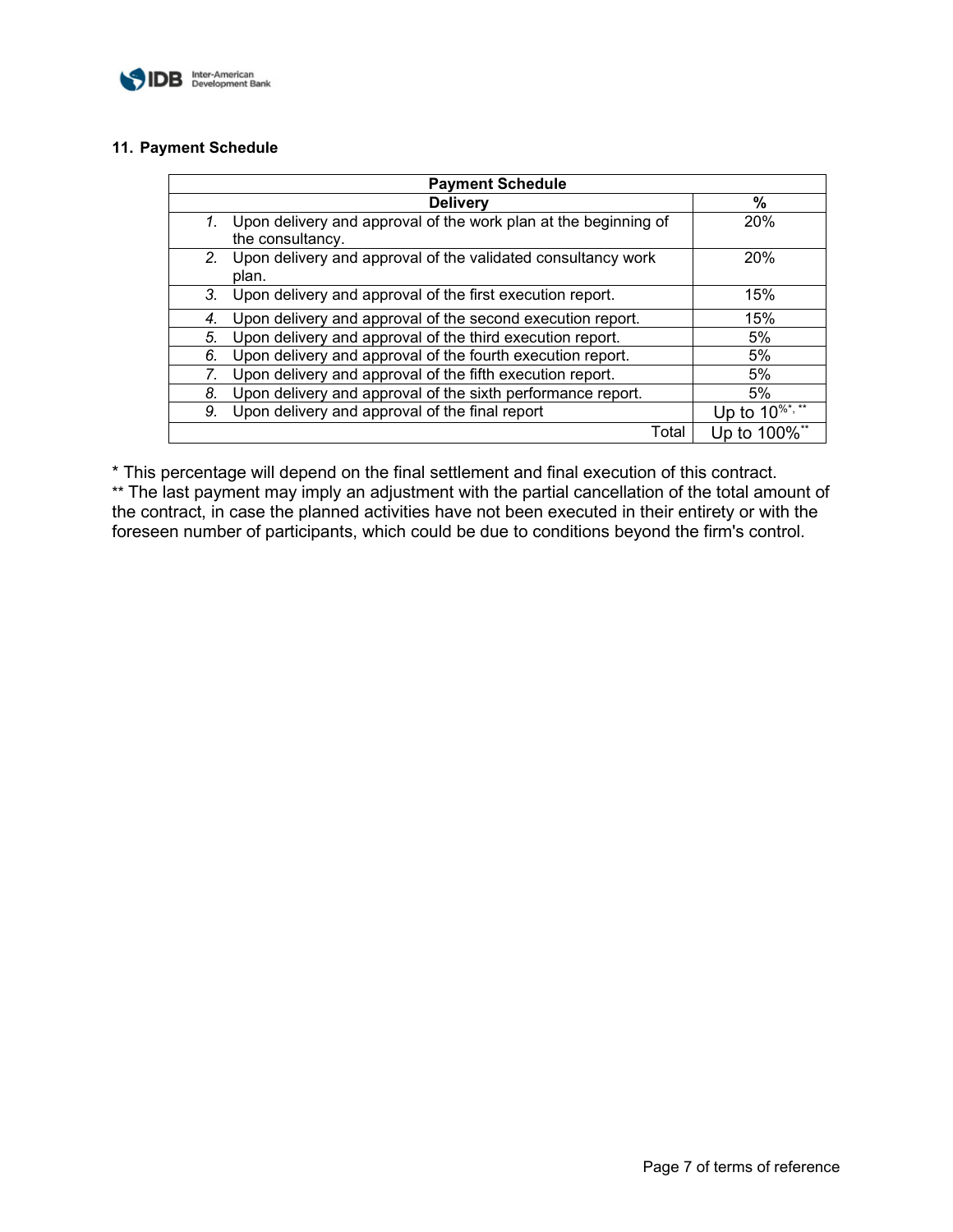

## **APPENDIX 1**

## **Roles of the GF LFA, based on IDB-GF agreements**

- a. Review of i) training plan/field visits, ii) contracting plan; and iii) distribution plan and its versions.
- b. Verify that the training activities carried out are included in the approved training plan and budget, including location, criteria for selection of participants, among others;
- c. Determine that the supplier(s) for the event (of lodging and rooms, transportation, food and other services) were selected in accordance with the applicable rules under the Financial Manager's contract, regarding the reasonableness of the cost, capacity and conditions for the realization of the event, quantities of units according to the participants.
- d. Verify and document that training events actually took place (e.g., referring to reports, publications, audiovisual training materials, phone calls to randomly selected participants, etc.) and are properly supported with original documents; i.e., signed attendance sheets, invoices, receipts for meals, refreshments, venue rental, transportation and equipment, travel tickets, contracts with facilitators, etc.
- e. Confirm that the daily subsistence allowance (DSA) is paid in accordance with the internal policy of the Ministry of Health, and with the rates approved by the IDB and GF for this operation.
- f. onfirm that DSAs were paid to eligible individuals (e.g., residential or non-residential participants, that these individuals are in fact the target audience per the original training plan, etc.), that these individuals are unique. E.g., verifying names, handwriting, signatures on attendance sheet) and they actually exist (if necessary, the LFA should selectively contact participants for a brief interview);
- g. Verifying that there is no double charge for attendee per diem when some attendee costs are covered by the implementer and others, by DSA (e.g., when hotel room and breakfast are prepaid centrally, these are deducted from DSA paid in accordance with approved DSA rules);
- h. Where facilitation fees are paid for conducting the training/workshop, validate that the facilitator is qualified to conduct such trainings, is not an employee of the implementer and, in cases where the facilitator is a government employee, that such arrangement has been pre-approved by the IDB (as such payment should be classified as a "complement" with all resulting implications);
- i. Determine whether the organization of the event, transportation of attendees to the site and other aspects were conducted in the most efficient and reasonable manner (e.g., attendees are not transported to the site in individual vehicles where alternative transportation options exist, attendees arrive right on time and leave immediately after the conclusion of the event, etc.);
- j. Confirm the relevance and quality of programmatically critical and/or high value trainings (e.g., training for lab technicians, medical and nursing staff, outreach workers, etc.). It is recommended that, on a regular basis, a joint team consisting of a financial LFA and a program expert conduct an unannounced on-site visit to face-to-face training sessions;
- k. Determine whether the implementer established controls to ensure quality and continuous improvement of training content and delivery (e.g., Were the training objectives met? Were participant feedback forms properly designed, reviewed in a timely manner, and did they result in actions taken by the implementer to improve the quality? of the training, etc.);
- l. Verify whether implementers maintain an adequate database that captures all persons trained and trainings conducted at a sufficient level of detail, and that adequate controls are in place to prevent unauthorized access to and modification of such database;
- m. Request from the Project Team Leader (IDB), (with a copy to the RMEI Coordinating Unit) approval and appropriate contacts for any verbal, written and physical communication of the LFA with the Ministry of Health and the Financial Administrator;
- n. If necessary and with prior agreement of the IDB PTL and the GF, agree on the schedule of field visits and documentation reviews to be conducted at the country level;
- o. Submit the report on the visits and reviews to the Global Fund.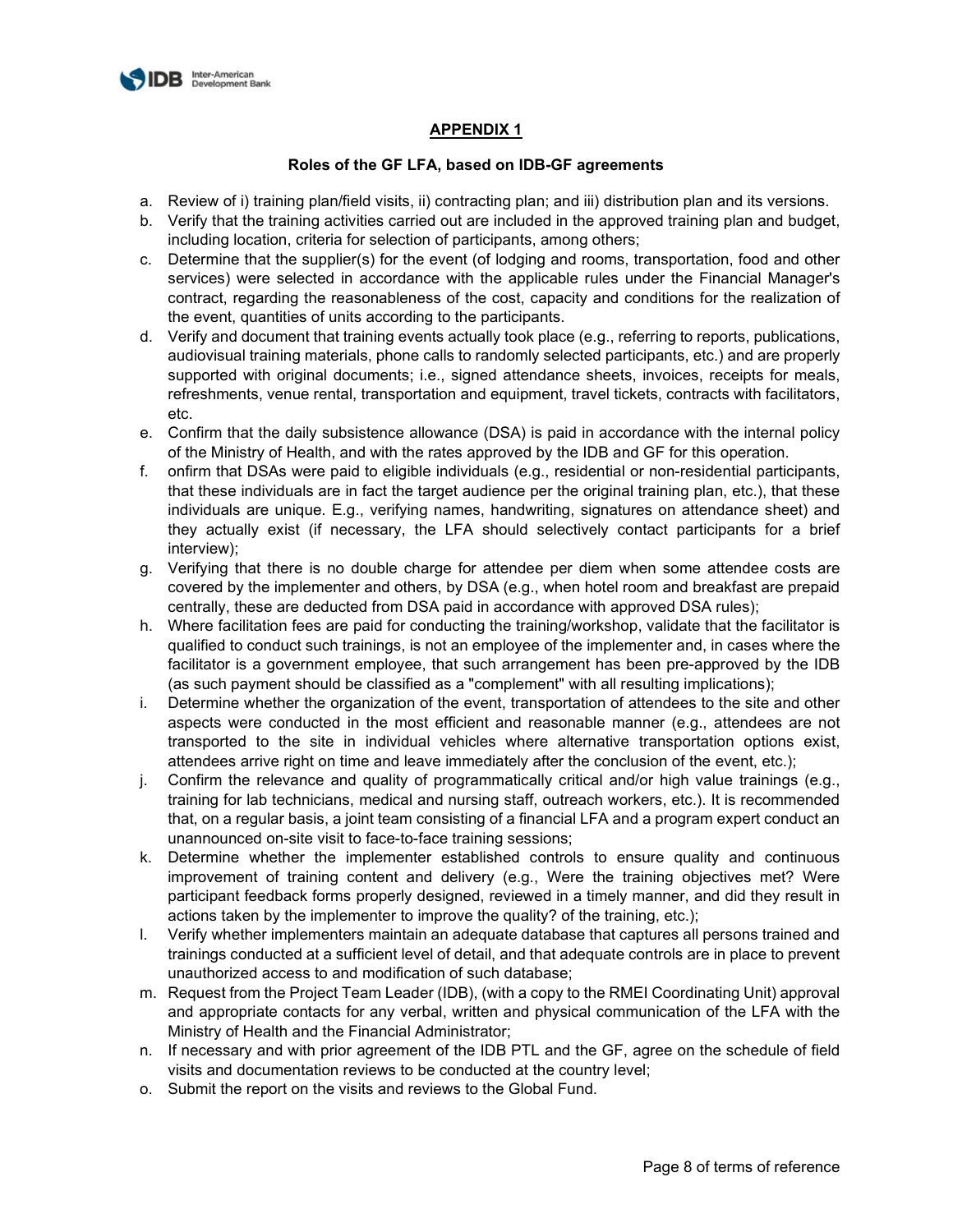

# **APPENDIX 2**

# **Approved budget for Belize, grouped by type of cost, according to Global Fund classification**

| Goods                 | 27,473  |
|-----------------------|---------|
| Contract amount       | 464,830 |
| % of goods to procure | 5.91%   |

| Name of the activity/ contracting                                                                                      | <b>Reference</b><br>budget item | <b>Amount</b><br>US\$ |
|------------------------------------------------------------------------------------------------------------------------|---------------------------------|-----------------------|
| Mitigation measures for malaria programs                                                                               |                                 | 288,561               |
| Training activities for health personnel                                                                               | 1.2                             | 48,136                |
| Vehicle maintenance                                                                                                    | 3.4                             | 18,233                |
| Training, updating and adjustments in guidelines and protocols for vector,<br>ColVol and first level of care personnel | 5,7,9,11                        | 20,111                |
| T-shirts for malaria and COVID-19 identification of community health workers<br>and volunteer collaborators            | 13                              | 19,145                |
| Printed material (forms books, guidelines)                                                                             | 15                              | 10,940                |
| Update and printing of the national strategic plan - Development of the plan<br>2023 - 2027                            | 17                              | 5,698                 |
| Temporary technical assistance for health units                                                                        | 24.25                           | 38,055                |
| Temporary technical assistance for hospitals                                                                           | 26                              | 9,025                 |
| 13 defined, shaped and functional community platforms.                                                                 | 31                              | 3,063                 |
| Acquisition of 60 cell phones for VCs and CHWs in the priority village                                                 | 33                              | 2,279                 |
| <b>Technical Coordinator</b>                                                                                           | 34                              | 32,820                |
| 3 vector technicians                                                                                                   | 35                              | 27,963                |
| Contract to microscopist                                                                                               | 36                              | 7,286                 |
| Community Platform Agent (Temporary)                                                                                   | 37                              | 24,615                |
| COM01-Workshops with a network of volunteer collaborators to improve<br>detection, diagnosis and management            | 89                              | 20,054                |
| COM05-Participate in the implementation and delivery of communication<br>strategies for behavior change                | 93                              | 1,138                 |
| <b>Surveillance system</b>                                                                                             |                                 | 75,952                |
| Reproduction of maps for outbreaks and areas of risk                                                                   | 18.19                           | 2,735                 |
| Handheld GPS for mapping exercises                                                                                     | 20.21                           | 1,094                 |
| Purchase of computer equipment                                                                                         | 27                              | 13,776                |
| Other non-sanitary equipment                                                                                           | 28                              | 10,940                |
| Consultancy to support the information system, on the Diagnosis of information<br>flows and suggestions                | 29                              | 18,233                |
| Consultancy for support to the information system, on the Integration and<br>strengthening of the information system   | 30                              | 29,173                |
| FSC for COVID-19: Community-led follow-up                                                                              |                                 | 4,099                 |
| COM02-Monitoring the use of PPE in community personnel                                                                 | 90                              | 1,138                 |
| COM03-Identification and dissemination of the location points of volunteer<br>collaborators                            | 91                              | 1,823                 |
| COM04-Reactivation of community visits to strengthen promotion and research                                            | 92                              | 1,138                 |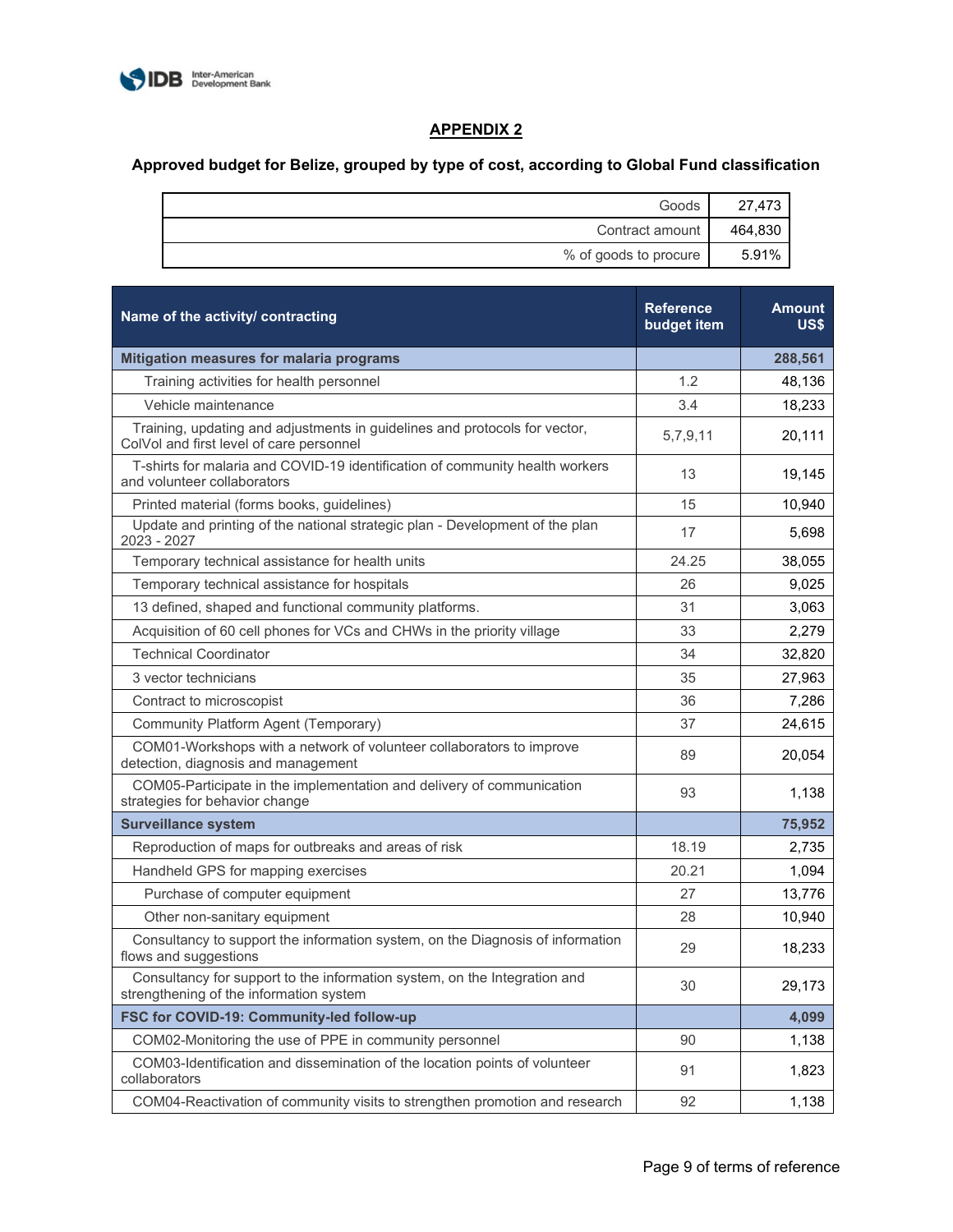

| Name of the activity/ contracting                                                                                                                                | <b>Reference</b><br>budget item | <b>Amount</b><br>US\$ |
|------------------------------------------------------------------------------------------------------------------------------------------------------------------|---------------------------------|-----------------------|
| Infection prevention and control and protection of health professionals, and<br>medical devices and waste management systems (executed by SE-<br><b>COMISCA)</b> |                                 | 60,502                |
| <b>TOTAL funds for interventions</b>                                                                                                                             |                                 | 429,114               |
| <b>Audit of funds</b>                                                                                                                                            |                                 | 15,500                |
| Financial Manager Fee (7% approx.)                                                                                                                               |                                 | 20.216                |
| <b>TOTAL C19RM funds allocated for Belize</b>                                                                                                                    |                                 | 464.830               |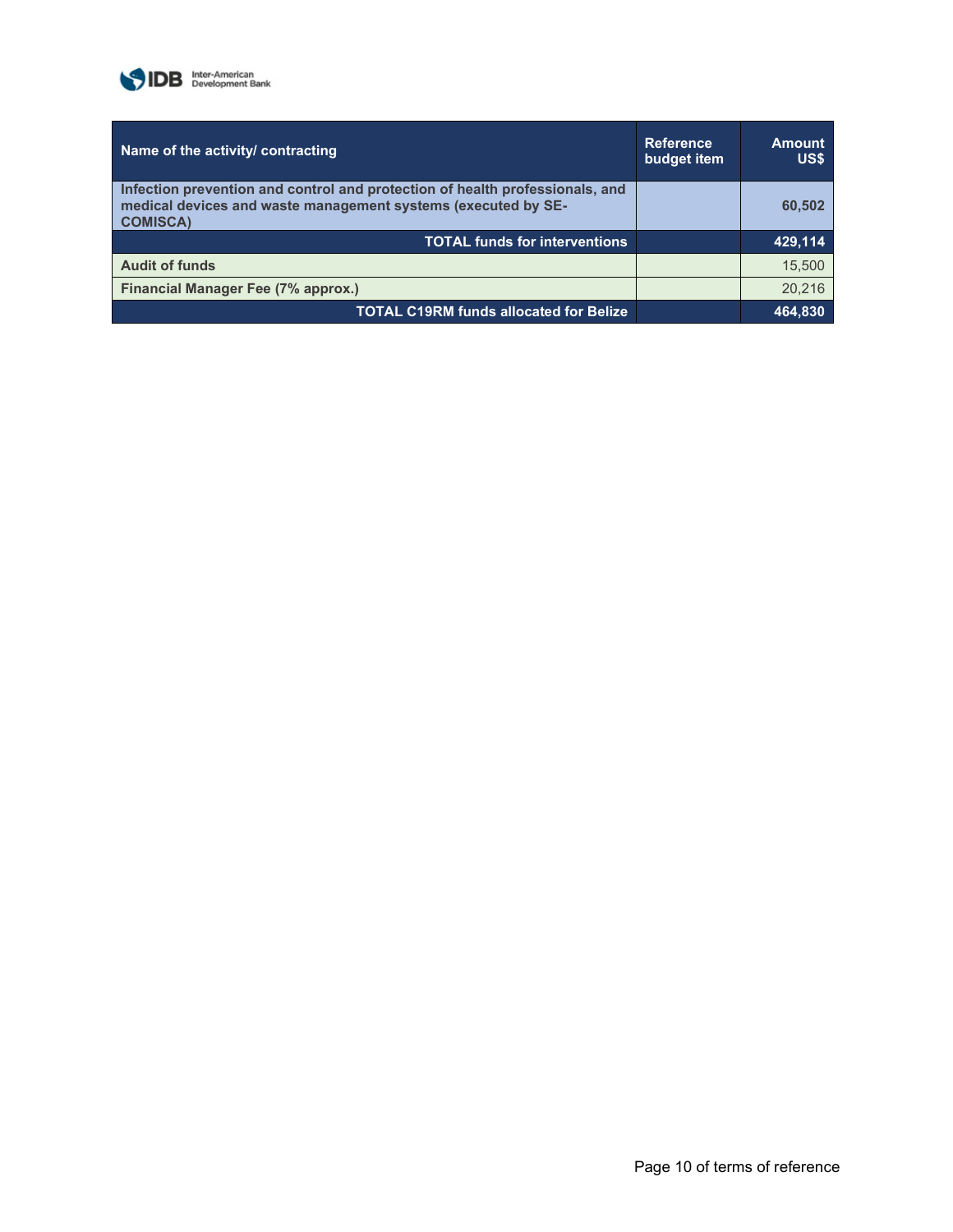

## **APPENDIX 3**

#### **DESCRIPTION AND ACTIVITIES NECESSARY TO IMPLEMENT THE PRODUCTS**

**Product 1:** The training and field visit plan approved by the Bank and the Ministry of Health has been executed in accordance with the budget provided, verifying that the criteria for documentation of the activities are met and recording in the accounts the expenses in accordance with the criteria detailed in these terms of reference.

- 1. Formally receive from the Ministry of Health the training plan with the following minimum information:
	- Name of training
	- Objective
	- Expected products
	- Estimated date of conduction
	- Duration in days
	- Proposed location
	- Profile(s) of participants
	- No. of participants for each profile
	- Unit and total budget for each service to be used
		- o Rental of premises
		- o Transportation
		- o Food
		- o Lodging
		- o Materials
		- o Facilitator
		- o Personnel who will receive DSA during the training.
	- Facilitator's profile (when applicable)
	- Classification of expenses by cost group.
- 2. Record each version of the plan received, and archive previous versions.
- 3. Receive from the Ministry of Health the request to conduct each training individually, indicating if a provider has been identified directly.
- 4. Quote according to its internal procedures and on a competitive basis, the items detailed in (1).
- 5. Send to the IDB Project Team Leader of this contract with a copy to the RMEI Coordinating Unit for non-objection of the training quotation with the following information
	- a. Original detailed budget by cost group
	- b. Estimated cost by cost group
	- c. Difference
- 6. Receive from the IDB Project Team Leader the authorization or adjustment request to initiate contracting processes.
- 7. Initiate contracting processes and provision of resources in applicable cases in accordance with the approved budget for each cost group.
- 8. The FA will ensure that:
	- a. Transportation of attendees to the site and other aspects were conducted in the most efficient and reasonable manner (e.g., attendees are not transported to the site in individual vehicles where alternative transportation options exist, attendees arrive just in time and leave immediately after the conclusion of the event, etc.);
	- b. Where facilitation fees are paid for conducting the training/workshop, the Ministry of Health will send a statement that the facilitator is qualified to conduct such trainings (e.g., an expert in the field), is not an employee of the Ministry and, in cases where the facilitator is a government employee, that such arrangement has been pre-approved by the IDB (as such payment should be classified as a "complement" with all the resulting implications);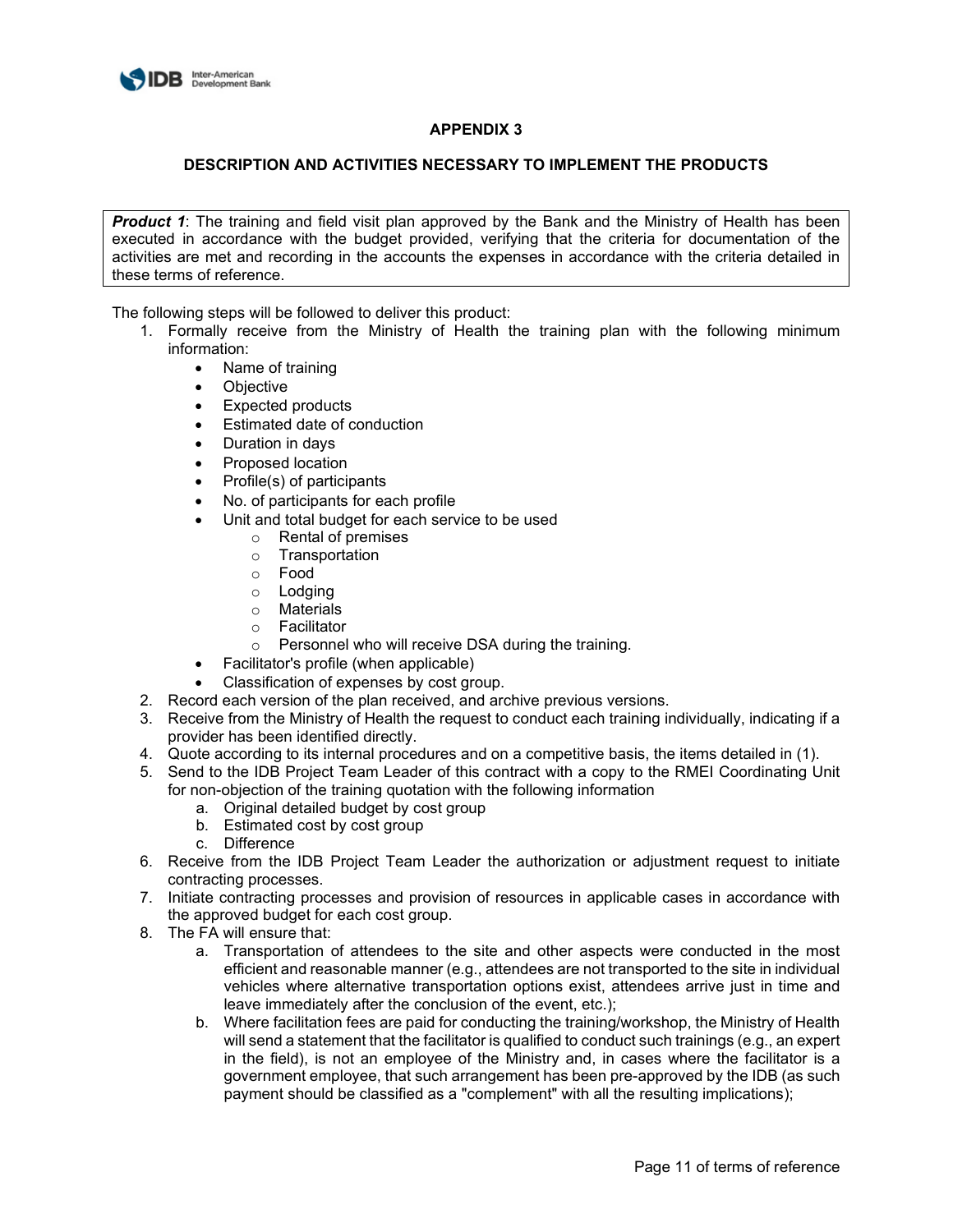

- c. Receive from the Ministry the current policy, both in terms of authorized amounts and beneficiaries, clearly indicating when the beneficiaries are officials of other institutions related to malaria elimination, providing the necessary evidence for verification (DSA payment policies).
- d. MINSA will adhere to the design of the training plans established in its respective plan, requesting no objection from the IDB when it intends to make significant changes in its design, methodology, content or call for proposals.
- 9. Notify the Ministry of Health of the approved training budget and contracted services.
- 10. Once the training is completed, receive from the Ministry of Health, and in applicable cases:
	- a. Support of expenses that support the delivery of the daily subsistence allowance (DSA) to applicable participants.
	- b. A statement that it has been ensured that participants from other institutions are not receiving double DSA payments.
	- c. Support of any other expenses incurred in the field to support the training.
	- d. Receive, upon completion of the training activity, a summary report of the event clearly indicating whether the proposed objectives and agreed upon topics were achieved.
	- e. A database that allows keeping a record of the people trained according to the associated topics.
	- f. Event report, list of participants according to the criteria expressed in these terms of reference, photographs of the event, and other necessary supports.
	- g. Evaluation of the event or report of the training indicating:
		- i. Whether, in the opinion of the Ministry of Health, the objectives of the visit and training were met.
			- ii. Evidence of evaluation of training attendees.
- 11. Once the files have been compiled with the documents provided by the Ministry of Health, together with the purchases and payments made by the FA, it will give access to the RMEI CU for file review.
- 12. The RMEI CU will give its opinion and indication, if necessary, to correct any documentation deficiencies detected.
- 13. The FA will communicate with the Ministry of Health to correct the documentation.
- 14. Once the documentation of the training event is complete, archives the file by digital and/or physical means.
- 15. After registering the documentation, proceeds to make the accounting record according to the corresponding cost group.

**Product 2**: The hiring plan approved by the Bank and the Ministry of Health has been executed in accordance with the budget and profiles provided, verifying that the criteria for documentation of said hirings are met and recording in the accounts the payments made in accordance with the criteria detailed in these terms of reference.

- 1. Formally receive from the Ministry of Health the training plan with the following minimum information:
	- Name of the position/ consultancy
	- Objective of the position
	- Source of funding
		- o % of C19RM
		- o Retroactive/ New hire
	- Start and end date
	- Minimum education required
	- Main functions and/or deliverables
	- No. of people per position
	- Type of hiring
		- $\circ$  Per month monthly salary
		- $\circ$  Per day consulting fee<br> $\circ$  Applicable benefits and a
		- Applicable benefits and allowances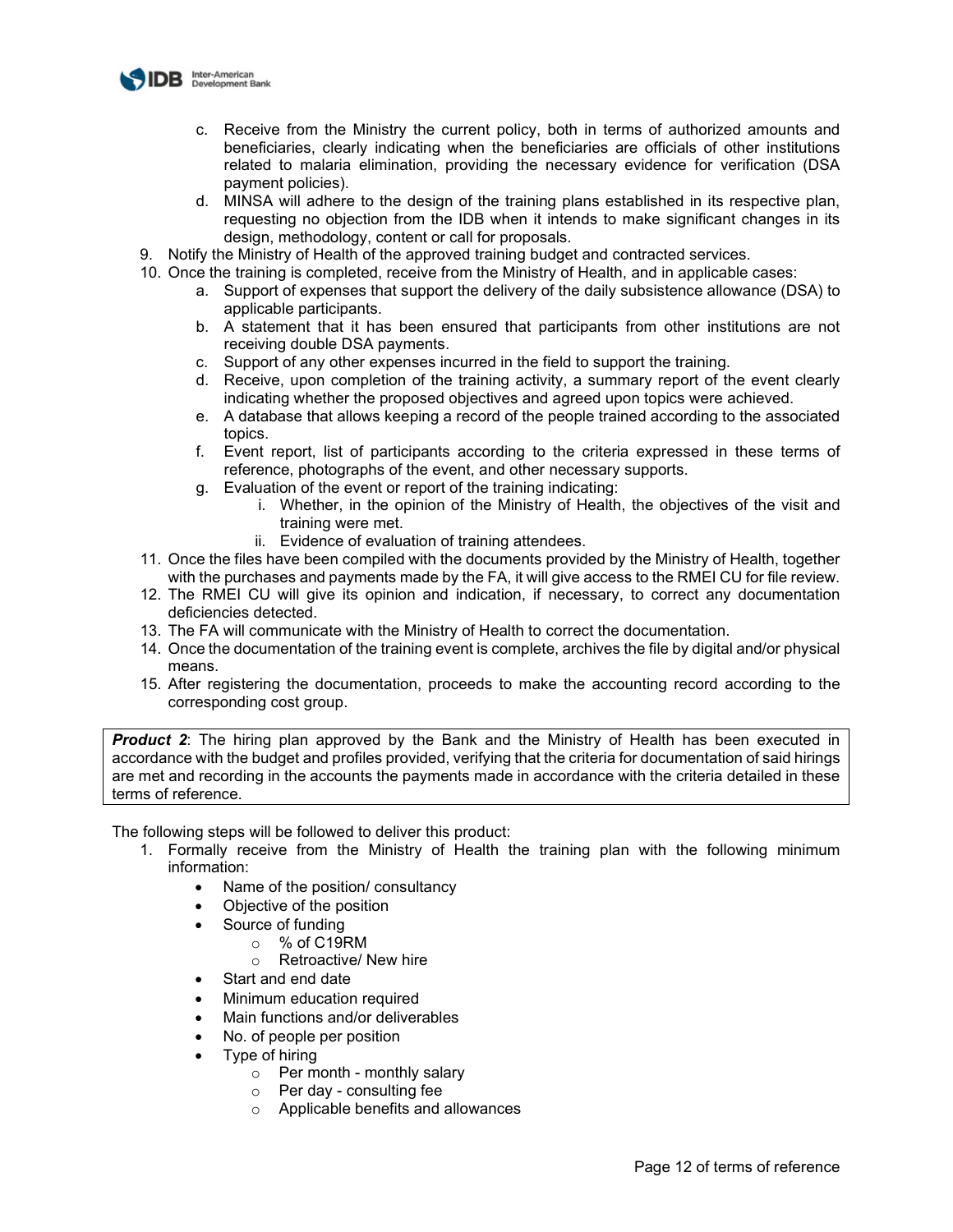

- o Total per position or consultancy
- Person responsible for supervising or accepting the products
	- o Contact data
- Place of performance of duties
- **Notes**
- 2. Record each version of the plan received, and archive previous versions.
- 3. Receive the request for hiring from the Ministry of Health, indicating which item of the plan corresponds to.
	- a. If it is a new hiring, receive the terms of reference and indication to carry out a competitive process.
	- b. If it is an existing hire, the contract is sent.
	- c. Declaration that the personnel is hired exclusively and does not receive any other salary from the Ministry of Health or any other agency.
- 4. If it is a new hire
	- a. Review the terms of reference along with the personnel appointed by the Ministry
	- b. Conduct the competitive process for the recruitment of personnel
	- c. Select the candidate for the position
- 5. If it is an existing hire
	- a. Prepare a file with the contract and payment data of the selected personnel.
	- b. Determine the start date for the use of C19RM resources.
- 6. Forward to the IDB Project Team Leader of this contract with a copy to the CU Coordinating Unit for non-objection:
	- a. New hire documentation:
		- i. Selected personnel.
		- ii. Minutes and documents supporting the selection
		- iii. Budget for the hiring
		- iv. Comparison with the budget approved in the plan
	- b. Documentation for existing hire
		- i. Contract
			- ii. Budget for the hiring
			- iii. Comparison with the budget approved in the plan
- 7. Receive from the IDB Project Team Leader the authorization to conclude the hiring process or indication to correct deficiencies in the documentation.
- 8. In the event that a deficiency is indicated, the FA must coordinate with the Ministry of Health on how to correct the deficiency and resubmit the documentation to the IDB Project Team Leader with a copy to the RMEI CU.
- 9. Initiate contracting processes and/or registration of the corresponding contract and payment plan.
	- a. In the case of monthly personnel, in accordance with the contract and until notice of termination of the contract, resignation or dismissal.
	- b. In the case of consulting
		- i. Record payments based on deliverables
		- ii. Receive approval of the product from the Ministry of Health
			- Copy of deliverable
			- Invoice when applicable
- 10. Once the files with the contracts and deliverables sent by the Ministry of Health have been prepared, the FA will give access to the RMEI CU to review the file.
- 11. The RMEI CU will give its opinion and indication, if necessary, to correct any deficiencies in the documentation detected.
- 12. The FA will communicate with the Ministry of Health to correct the documentation.
- 13. Once a month, proceeds to make the accounting record according to the corresponding cost group.

**Product 3**: The PPE and health inputs distribution plan approved by the Bank and the Ministry of Health has been executed in accordance with the budget, verifying that the criteria for documentation of said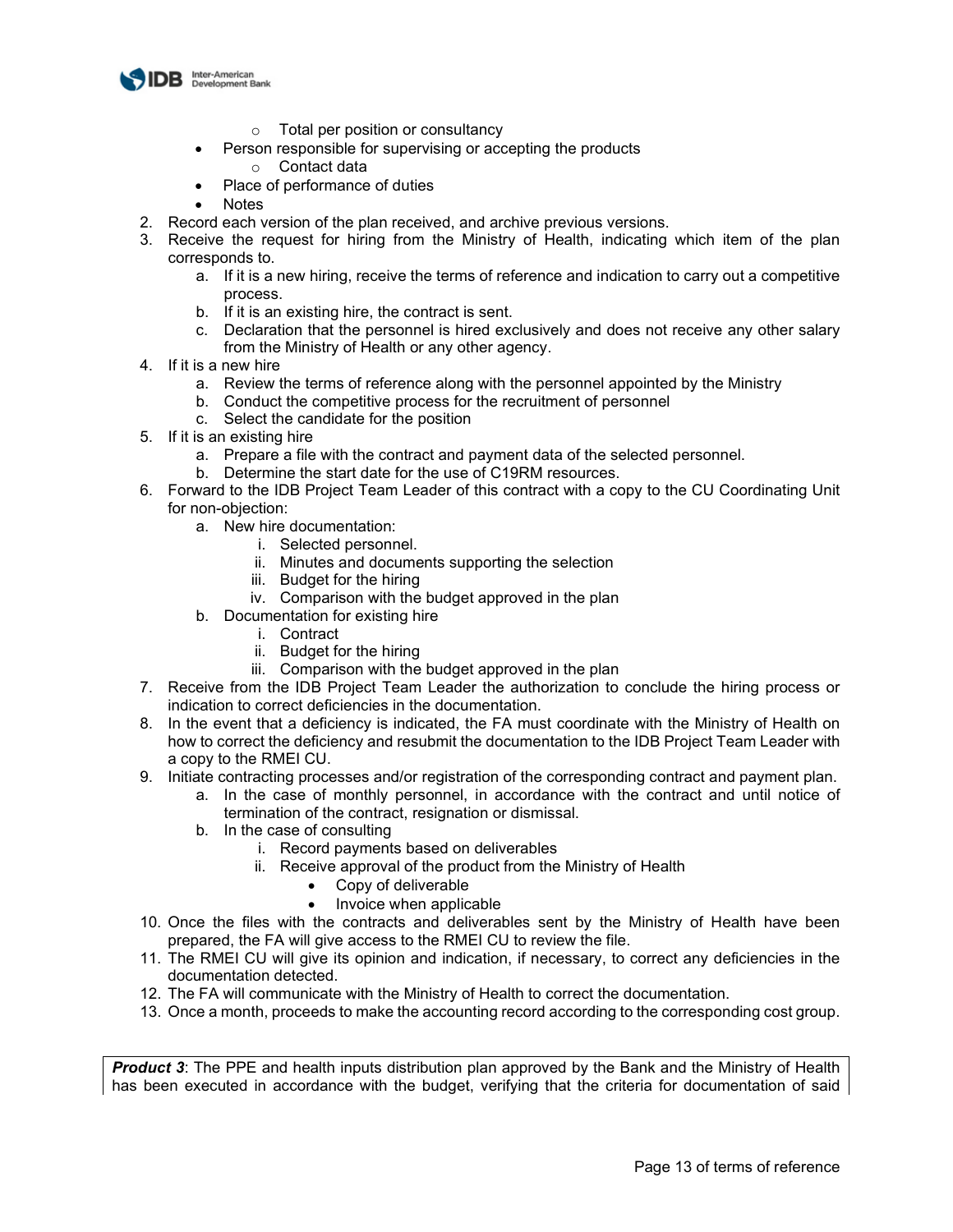

distributions are met and recording in the accounts the expenses made in accordance with the criteria detailed in these terms of reference.

- 1. Formally receive from the Ministry of Health the distribution plan with the following minimum information:
	- Name of Region
	- Distribution Unit (Health Post/ Unit)
	- Unit Name
	- Responsible for distribution
	- Type of personnel
		- o Ministry of Health<br>○ Social Security Fu
		- ⊙ Social Security Fund<br>○ Volunteer personnel
		- Volunteer personnel
	- Number of PPE or supplies delivered
		- o Latex gloves
		- o Alcohol gel
		- o Safety bags<br>○ Masks
		- Masks
	- Estimated delivery date
	- Logistical resources required for distribution.
	- Notes
- 2. Record each version of the plan received, and archive previous versions.
- 3. Receive from SE-COMICSA and together with the Ministry of Health, the notification of the dates, places of delivery and quantities agreed to be received by the Ministry of Health.
- 4. Define, together with the Ministry of Health, the central point for reception.
- 5. Accompany the Ministry of Health on the day of reception and receive a copy of the documentation of receipt of the shipment, including
	- a. Invoices detailing the amounts
	- b. Certificates of quality of the shipment
	- c. Documentation of quality tests performed by the Ministry of Health.
	- d. Photographs on receipt of goods.
	- e. Minutes of receipt supplier / Ministry of Health.
	- f. Claims report, if applicable.
	- g. Other relevant documentation
- 6. Forward to the IDB Project Team Leader of this contract with copy to the CU Coordinating Unit for non-objection the following information
	- a. Quantities and items declared by SE-COMICSA
	- b. Conforming quantities and items received by the Ministry of Health.
	- c. Differences, if applicable.
- 7. Receive from the IDB Project Team Leader the no objection to the documentation submitted and prepare the final dossier.
- 8. Receive from the Ministry of Health the request for resources to carry out the distribution of the items in the health regions.
- 9. Quote, according to its internal procedures and in a competitive manner, the items detailed in the previous point.
- 10. Send to the IDB Project Team Leader of this contract with copy to the CU Coordinating Unit for non-objection the quotation of the necessary means to carry out the distribution.
- 11. Receive from the IDB Project Team Leader the authorization or adjustment request to initiate the process of providing resources to the Ministry of Health.
- 12. Accompany the Ministry of Health in the field distribution activities, documenting:
	- a. Record of receipt of PPE and health supplies at the local level.
	- b. Notification of:
		- i. The procedure for the final distribution of PPE and health supplies or how to document their delivery to the final beneficiary.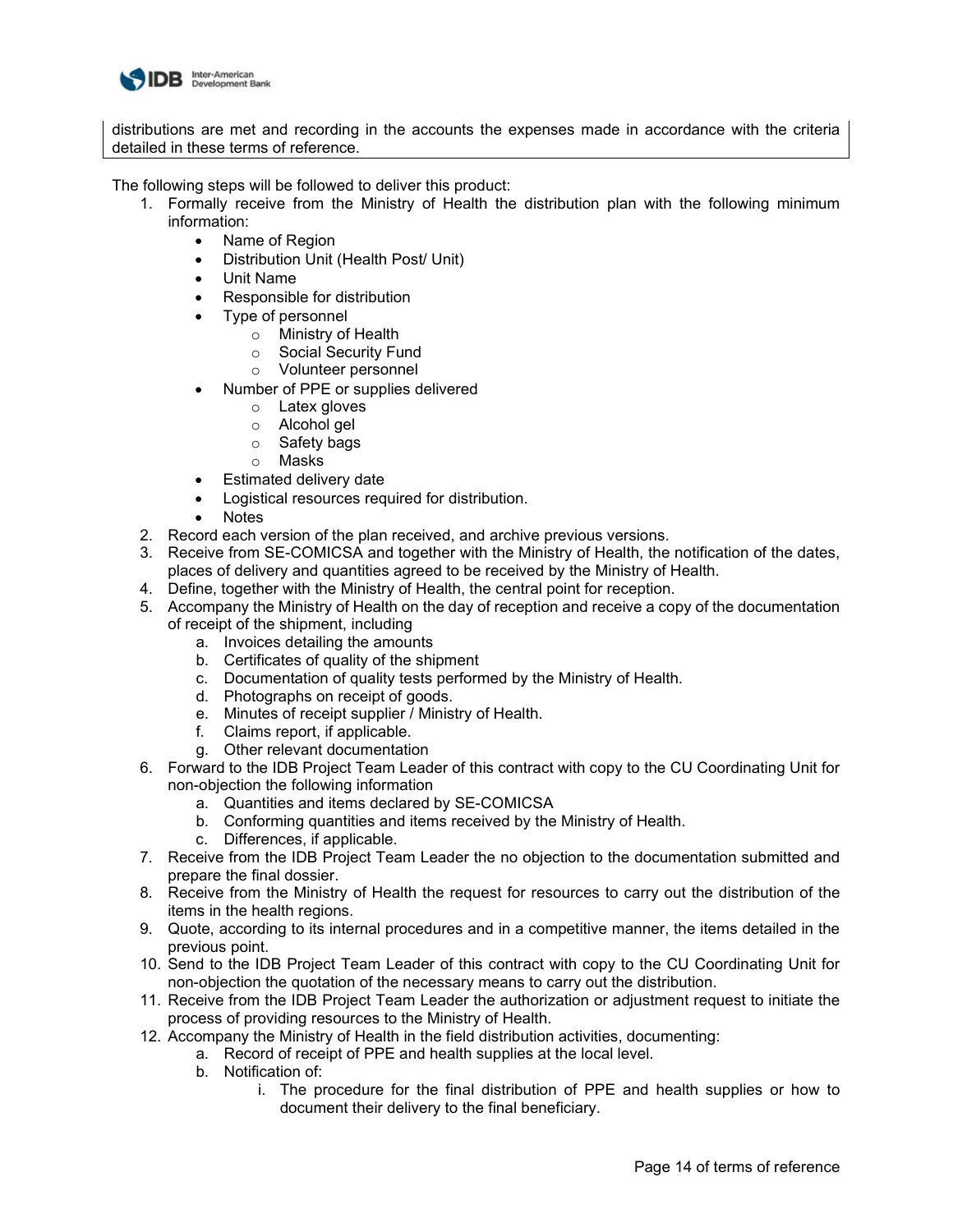

- ii. Control format for delivery to the final beneficiary.
- 13. Upon completion of each delivery, receive and/or review together with the Ministry of Health, and that the following documentation is in place:
	- a. Support of transportation costs of delivery
	- b. Photographs of the delivery, and other necessary support.
- 14. Once the files have been compiled with the documents provided by the Ministry of Health, together with the purchases and payments made by the FA, give access to the RMEI CU to review the file.
- 15. Receive from the Ministry of Health on a monthly basis, virtually and while stocks last.
	- a. The complete list of PPE and consumables delivered with
		- i. Full name
		- ii. Institution it belongs to
		- iii. Telephone
		- iv. Quantity of supplies received
		- v. Signature or initials
- 16. Send to the IDB Project Team Leader of this contract with copy to the CU Coordinating Unit for non-objection the quotation of the necessary means to carry out the distribution.
- 17. The RMEI CU will give its opinion and indication, if necessary, to remedy those documentation deficiencies detected. If the RMEI CU is in agreement, it will consider the documentation as received.
- 18. If applicable, the FA will contact the Ministry of Health to correct the documentation.
- 19. Once the training event documentation is complete, file the file digitally and/or physically.
- 20. After recording the documentation, proceeds to make the accounting record according to the corresponding cost group.

**Product 4:** The Civil Society Strengthening (FSC) plan approved by the Bank and the Regional Coordination Mechanism (RCM) has been executed in accordance with the approved budget, verifying that the criteria for documentation of said participations and financings are met, and recording in the accounts the expenses made in accordance with the criteria detailed in these terms of reference.

- 1. Formally receive from the civil organizations, in coordination with the Ministry of Health, the Civil Society Strengthening Plan with the following minimum information:
	- Workshop or field visit identifier
	- Objective
	- Expected products
	- Estimated date of conduction
	- Duration in days
	- Organization and person in charge
	- Contact information
	- Proposed location
	- Profile(s) of participants
	- No. of participants for each profile
	- Unit and total budget for each service to be used
		- o Rental of premises
			- o Transportation
			- o Food
			- o Lodging
			- o Materials
			- o Facilitator
			- o Personnel who will receive DSA during the training.
	- Classification of expenses by cost group.
- 2. Record each version of the plan received, and archive previous versions.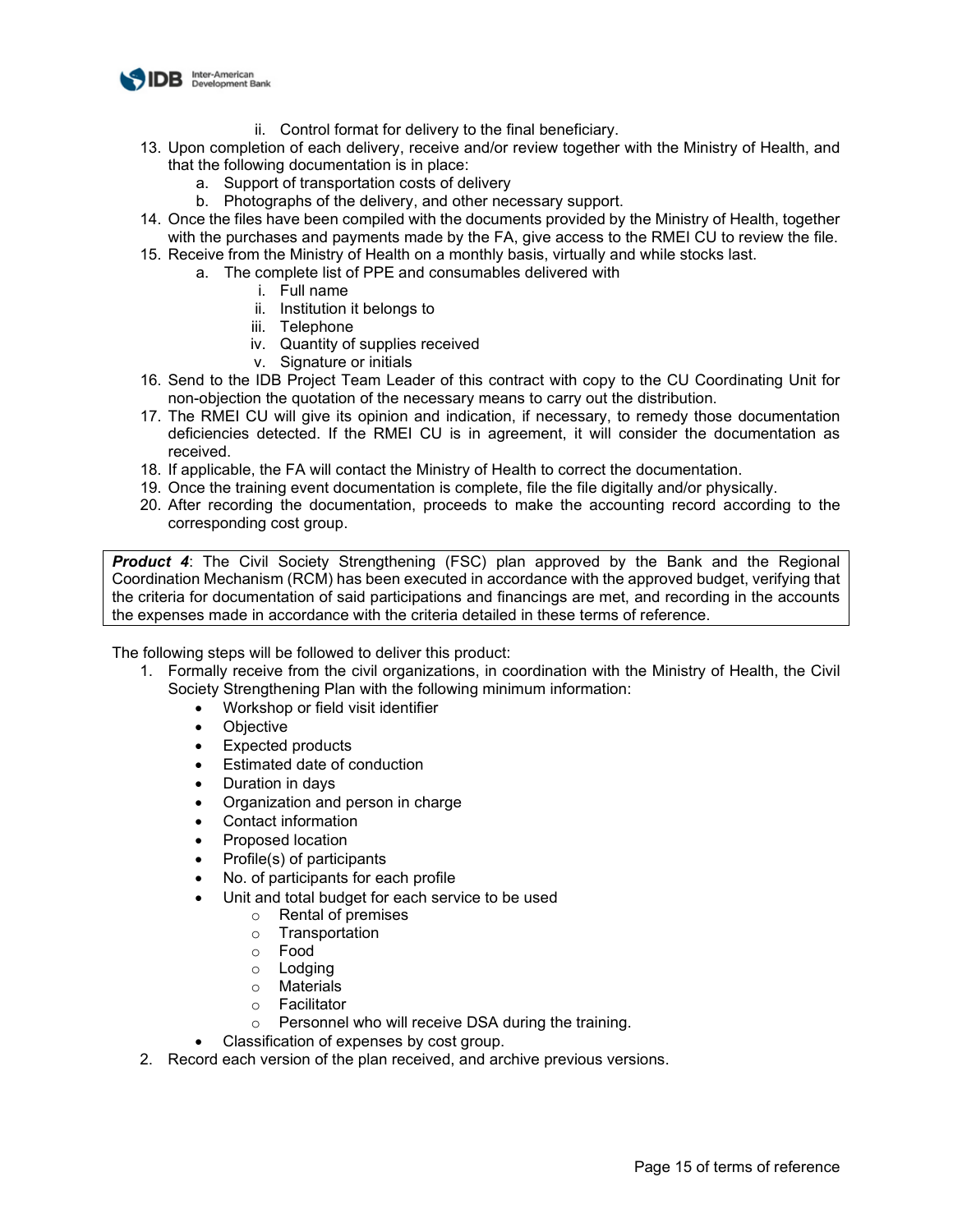

- 3. Receive from the OContact Organization / responsable party the request to conduct each field visit or workshop individually, la solicitud para realizar cada visita de campo o taller en forma individual, and in coordination with the Ministry of Health.
- 4. Quote in accordance with their internal procedures y de forma competitiva, and competitively, the items required by the organization.
- 5. Send to the IDB Project Team Leader of this contract with a copy to the CU Coordinating Unit for non-objection the field visit quotation with the following information
	- a. Original detailed budget by cost group
	- b. Estimated cost by cost group
	- c. Difference
- 6. Receive from the IDB Project Team Leader the authorization or adjustment request to initiate the contracting processes.
- 7. Initiate contracting processes and provision of resources in applicable cases in accordance with the approved budget for each cost group.
- 8. The FA will ensure that
	- a. Transportation of attendees to the site and other aspects were conducted in the most efficient and reasonable manner (e.g., attendees are not transported to the site in individual vehicles where alternative transportation options exist, attendees arrive just in time and leave immediately after the conclusion of the event, etc.);
	- b. Where facilitation fees are paid for conducting the training/workshop, the Ministry of Health will send a statement that the facilitator is qualified to conduct such trainings (e.g., an expert in the field), is not an employee of the Ministry and, in cases where the facilitator is a government employee, that such arrangement has been pre-approved by the IDB (as such payment should be classified as an "complement" with all the resulting implications);
	- c. Use the current policy of the Ministry of Health for per diem calculation, both in terms of authorized amounts and beneficiaries, clearly indicating when the beneficiaries are officials of other institutions related to malaria elimination, providing the necessary evidence for verification (DSA payment policies).
	- d. The Organizations will adhere to the design of the field visit plans established in their respective plan, requesting no objection from the IDB when aspiring to make changes that are significant in their design, methodology, content or call.
- 9. Notify the Organization of the approved training budget, and contracted services.
- 10. Once the training is completed, receive from the Organization's key contact, and in applicable cases:
	- a. Support of expenses that support the delivery of the daily subsistence allowance (DSA) to applicable participants.
	- b. A statement that it has been ensured that participants are not receiving double DSA payments.
	- c. Support for any other expenses incurred in the field in support of the training.
	- d. Receive, upon completion of the training activity, a summary report of the event clearly indicating whether the proposed objectives and agreed upon topics were achieved.
	- e. A database that allows keeping a record of the people who have participated in the field visits according to the associated topics.
	- f. Event report, list of participants according to the criteria expressed in these terms of reference, photographs of the event, and other necessary supports.
	- g. Evaluation of the event indicating whether the objectives of the visit and training were met in the Organization's opinion.
- 11. Once the files have been compiled with the documents provided by the Organization, Once the files have been compiled with the documents provided by the Organization, together with the purchases and payments made by the FA, it will give access to the RMEI CU to review the file.
- 12. The RMEI CU will give its opinion and indication, if necessary, to correct any documentation deficiencies detected.
- 13. The FA will contact the Organization to correct the documentation.
- 14. Upon completion of the training event documentation, archive the file digitally and/or physically.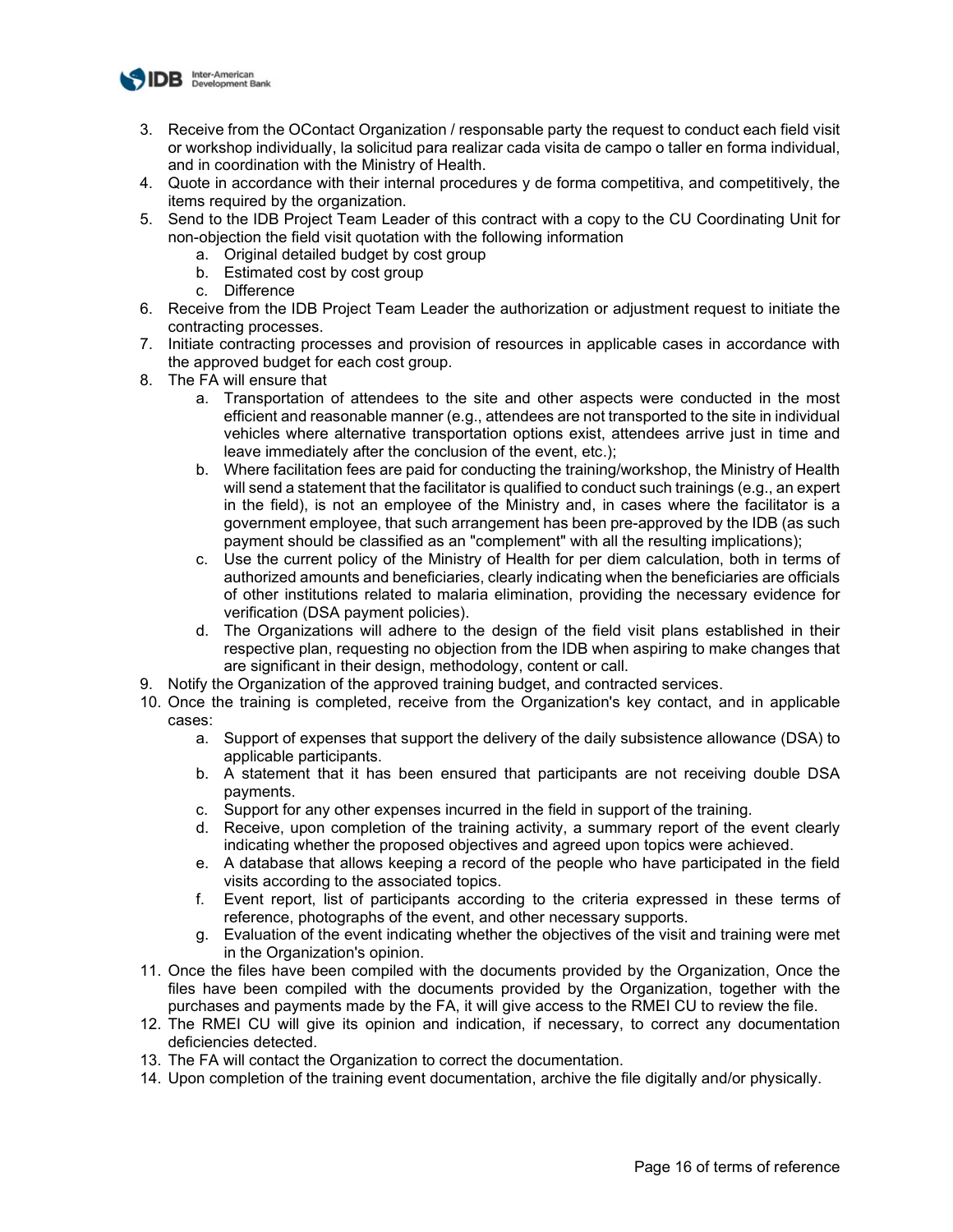

15. After recording the documentation, proceeds to make the accounting record according to the corresponding cost group.

**Product 5**: Consolidated accounting and recording of all expenses and payments made on a monthly basis in accordance with the Progress Update (PU) report provided by the Bank.

To deliver this product the FA will use the PU/DR forms provided by the Bank and follow the steps below:

- 1. Issue a monthly report with all expenditures and payments made during the month.
- 2. Review and collate the records of payments and expenditures to classify them in the corresponding cost groupings, in accordance with the attached budget.
- 3. Complete the PU format in Excel with the following data

| <b>Sections</b> | <b>Subsections / comments</b>                                                                                                                                                                                                                                        |
|-----------------|----------------------------------------------------------------------------------------------------------------------------------------------------------------------------------------------------------------------------------------------------------------------|
| 2 A, B, C, D    | 5.2 Subrecipient's cash balance                                                                                                                                                                                                                                      |
|                 | 5.3 Total cash balance                                                                                                                                                                                                                                               |
|                 | 7.1 Financial commitments. Purchase orders issued, contracts signed and pending payment.                                                                                                                                                                             |
|                 | 7.2 Financial obligations. Detail if any.                                                                                                                                                                                                                            |
|                 | 7.4 Total financial commitments and obligations                                                                                                                                                                                                                      |
|                 | 8.1 Ineligible financial transactions for the reporting period. In the event that, upon review by the LFA or the Bank,<br>a transaction is declared ineligible.                                                                                                      |
|                 | 8.2 Ineligible financial transactions in previous reporting periods for which justification has been approved by the<br>Global Fund. In the event that any ineligible expenditure from the previous period has been justified and approved<br>in the current period. |
|                 | 8.3 Reimbursement of ineligible transactions from previous periods                                                                                                                                                                                                   |
|                 | 8.4 Cumulative ineligible transactions from the implementation period                                                                                                                                                                                                |
|                 | 8.5 Non-eligible transactions still open pending justification and/or reimbursement                                                                                                                                                                                  |
| 2E              | 1. Name of Subrecipient (Financial Administrator)                                                                                                                                                                                                                    |
|                 | 2. Subrecipient's cumulative expenditures for prior periods.                                                                                                                                                                                                         |
|                 | 3. Subrecipient's open/pending cash advances                                                                                                                                                                                                                         |
|                 | 4. Disbursements made by the IDB during the reporting period.                                                                                                                                                                                                        |
|                 | 5. Other income during the reporting period                                                                                                                                                                                                                          |
|                 | 6. Expenditures validated by the Bank during the reporting period.                                                                                                                                                                                                   |
|                 | 7. Reimbursements received by the IDB from the subrecipient                                                                                                                                                                                                          |
|                 | 8. Balance of funds at the end of the period from the sub-recipient                                                                                                                                                                                                  |
|                 | 9. Subrecipient's actual cash balance                                                                                                                                                                                                                                |
|                 | 10. Variance in subrecipient's cash balances.                                                                                                                                                                                                                        |
| 7Α              | Subrecipient's expenditures by intervention and cost grouping                                                                                                                                                                                                        |
| 8Α              | Cash projection for the next 6 months                                                                                                                                                                                                                                |